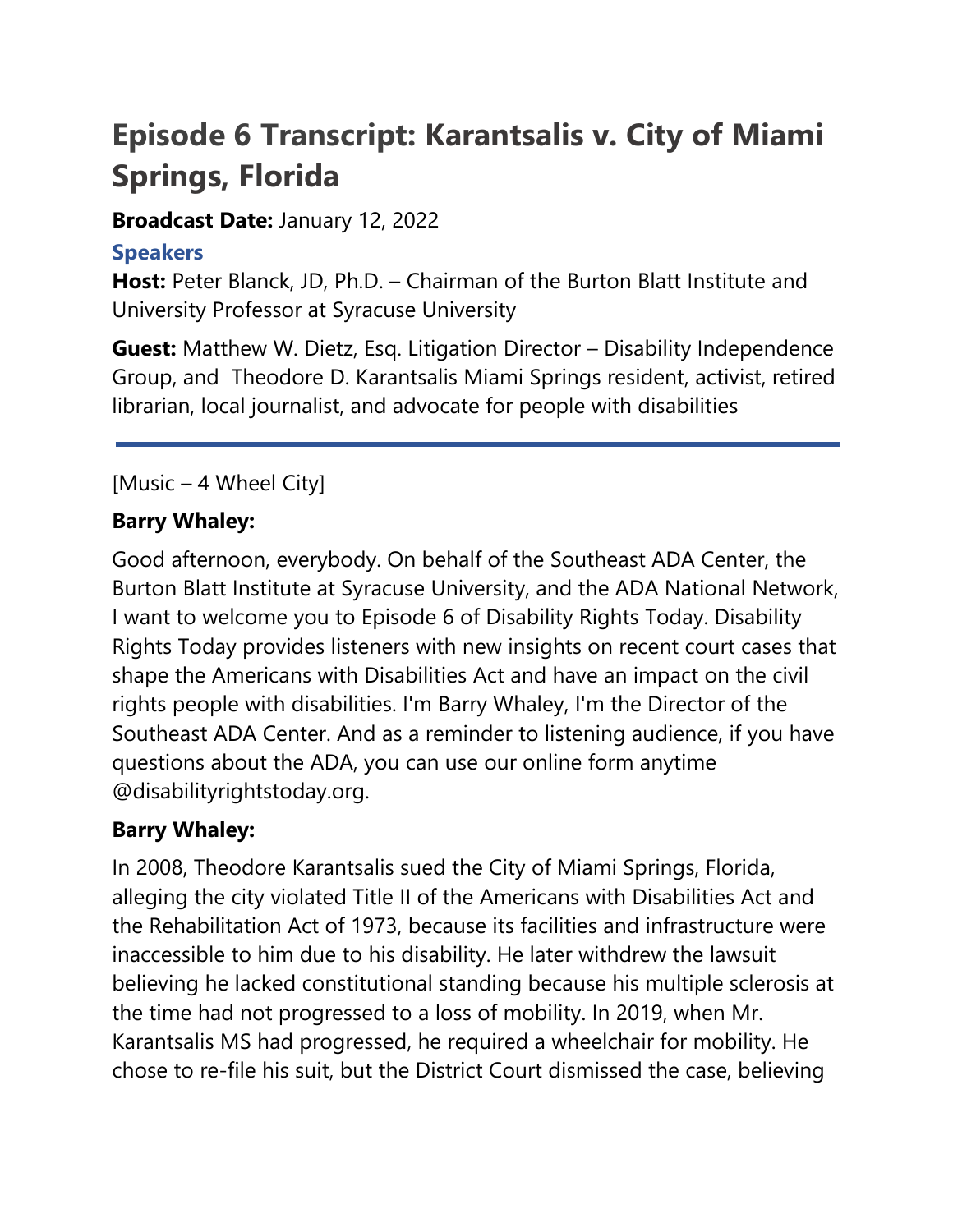that he was barred by the four year Statute of Limitations, triggered by the 2008 filing.

# **Barry Whaley:**

The 11th Circuit Court of Appeals reversed the Lower Court ruling, saying that Mr. Karantsalis need not file until his disability substantially limited his mobility. Today, to talk about Karantsalis versus the City of Miami Springs, I want to welcome the plaintiff, Mr. Theodore D. Karantsalis, his attorney, Matthew Dietz, founding member and current Ligation Director at Disability Independence Group in Miami, Florida, and as always, our host, Dr. Peter Blanck. So welcome everybody, it's a privilege to have you here and, Peter, I will turn it over to you.

# **Peter Blanck:**

Welcome Theo and Matt. It's a pleasure to be with you both. Your important work is greatly improving the civil rights of people with disabilities, not only in Florida, but across the country. I thought I'd start first with Matt. Theo, we're going to have plenty of time with you, but I think it's important for our listeners to know, Matt Dietz is among the prime leader litigators in disability civil rights in the United States, and has brought some of the most leading edge cases that have changed the law for the better for persons with disabilities. He is the Litigation Director of the Disability Independence Group, affectionately known as DIG in Miami. And I thought, Matt, maybe you'd start by saying a few words, grounding us in your experience and what you do at DIG. And then I was going to turn to Theo and talk about how he came to use your services.

# **Matthew Dietz:**

Sure. Well, Disability Independence Group was founded in 2004 to really enhance the opportunities for persons with disabilities in Florida and across the country. What we do is we handle both litigation and we represent folks from ADA to fair housing, to any type of disability related action. And we also have a non-profit where we have programs and services for persons with disabilities. For example, what we do is we train persons who have autism as well as police on how to interact, to improve safe coordination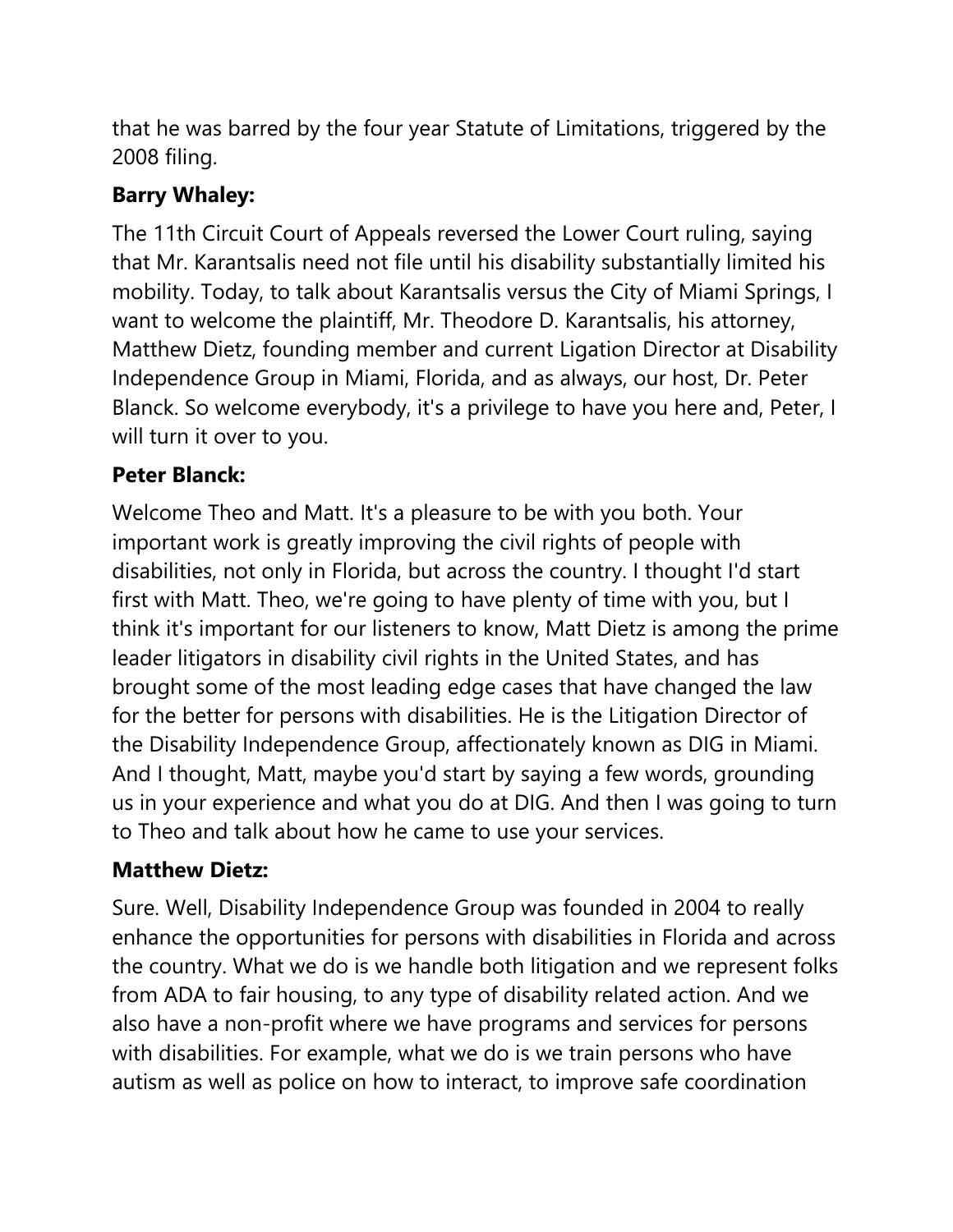with each other. Also, we do a lot of issues involving effective communication set and [the deaf 00:04:23], and other issues involving employment and programs and services for persons with disabilities across Florida and across the country.

# **Peter Blanck:**

And of course, DIG is headquartered in Miami, but, Matt, say a word or two about some of the seminal cases that DIG has been with. Just a few of them to give people a sense of the impact and the nature of the issues.

# **Matthew Dietz:**

Sure. For example, now DIG is handling cases ensuring that schools have the right to protect children with disabilities by ensuring a mass mandate or quarantining of people with COVID. We've done a lot of work ensuring effective communication, defining what effective communication is for the deaf across the country. We've also done work with regards to ensuring that person can receive damages for discriminatory acts under the Rehabilitation Act, which is very similar to the ADA. In addition, we've done a lot of work to secure person's rights in having assistance animals, both in their home for psychiatric reasons or for psychological reasons, and also at their workplace as well. So one of the big issues that we do is we assist people with service animals.

# **Peter Blanck:**

Thank you, Matt. Theo, if I can turn to you now, tell us first a little bit about yourself, your experience as a person with a disability, and then we'll lead up to how you got involved in this case, and then approached Matt.

# **Theodore Karantsalis:**

Sure. Thank you. My name is Theo Karantsalis. I'm from San Francisco, California. I've lived here for about 25 years and I'm sorry, my thought process...

# **Peter Blanck:**

No, that's great. So you moved to Florida, and what were you doing? What was your employment at the time?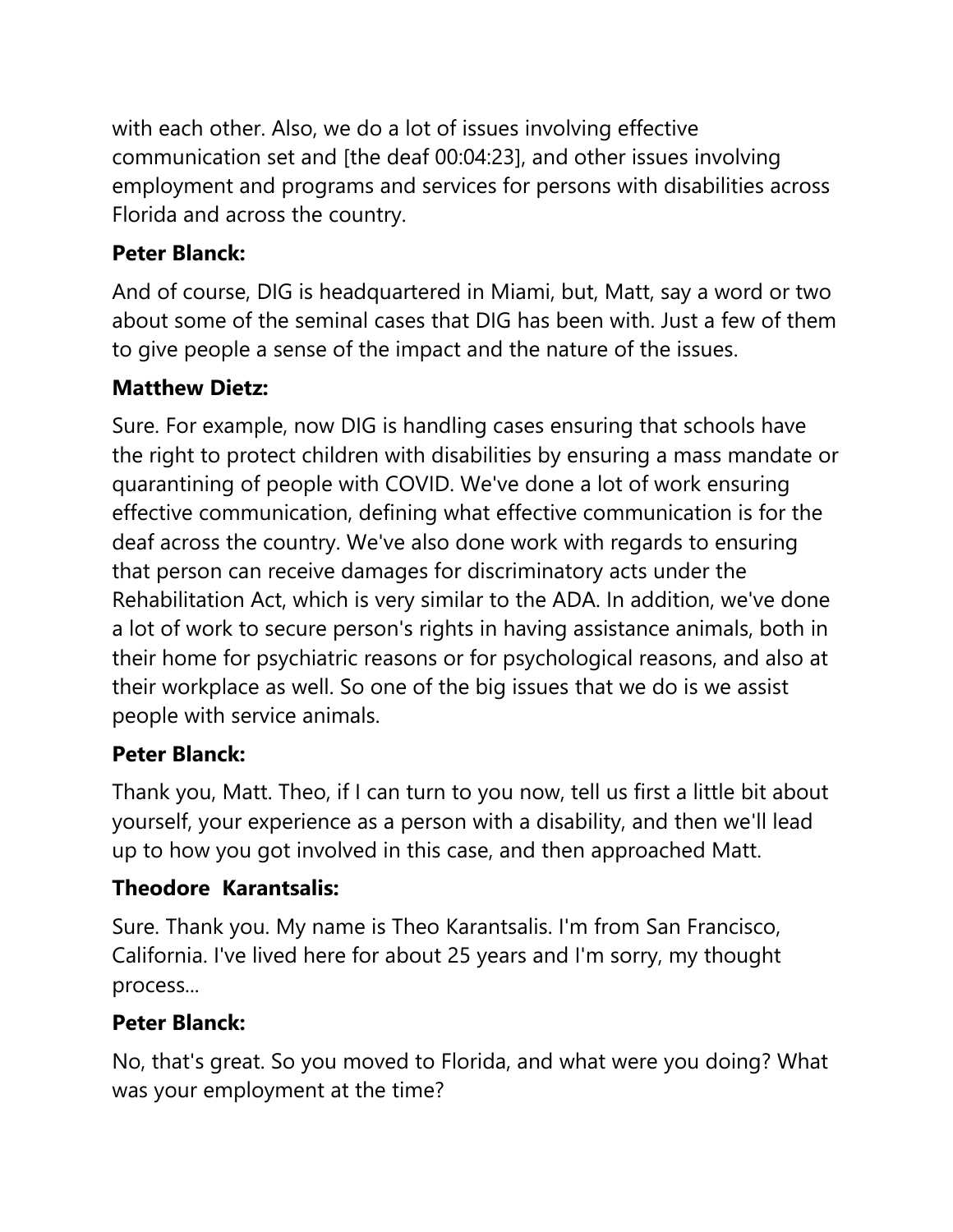### **Theodore Karantsalis:**

Yes, at the time I worked for the United States Immigration and Naturalization Service and I met my wife at the Federal Law Enforcement Training Center. And at the time I had a challenge learning Spanish and my teacher pulled me aside and he said, it's probably best for a person like you just to move to a place where they speak a lot of Spanish. So that's how I ended up in Miami, Florida.

### **Peter Blanck:**

Oh, interesting. Now tell us about, if you don't mind, the nature of your disability, how that progressed and then led to the circumstances of the case we're going to talk about.

### **Theodore Karantsalis:**

Yes. I've had multiple sclerosis since 1999. Starting around 2016, I've developed another illness called psoriatic arthritis, and I also have schizophrenia, which I've had since childhood. And about three years ago, everything converged at a high rate of speed.

### **Peter Blanck:**

You were still working at the time at the same place three years ago?

#### **Theodore Karantsalis:**

I was the Assistant Library Director at Miami Dade College, and I was there since on 2004 and my career ended around that time.

#### **Peter Blanck:**

And then how did this litigation evolve? What was going on that made you first attempt to resolve this or prior client?

#### **Theodore Karantsalis:**

I found that I had to use the walker and my neurologist also prescribed a wheelchair. And as I tried to get about town, I noticed there were some issues. For example, the sidewalk in front of my home, I live on a corner, it doesn't have a curb path. So if I need to go across the street, I need to go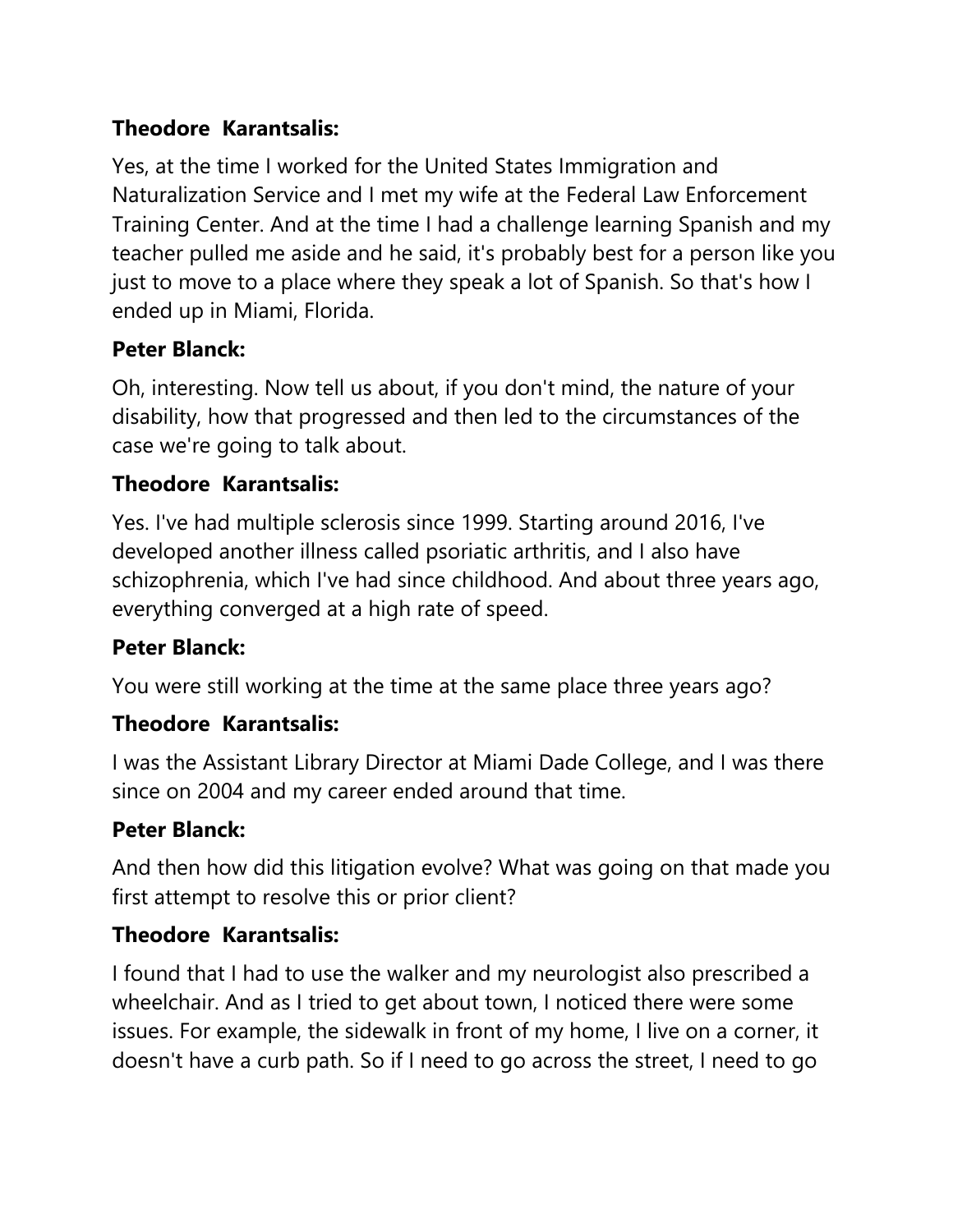out the driveway into the busy street by the high [inaudible 00:08:27] and issues like that.

### **Peter Blanck:**

It's very dangerous.

### **Theodore Karantsalis:**

Very dangerous. When I tried to use the recreational facilities in our city, one side doesn't have a sidewalk. I shouldn't mention too the City of Miami Springs is going on 100 years old. It's only three square miles population, 14,000. And at one time it was referred to as Mayberry, because it's like a Southern field. But one thing it has problems with, is accessibility, which I learned-

### **Peter Blanck:**

The hard way.

### **Theodore Karantsalis:**

... the hard way.

### **Peter Blanck:**

So what happened? You experienced these barriers and what did you do?

### **Theodore Karantsalis:**

I approached the City Manager and I also approached the City Council and they told me to be patient. In 2008, they told me the same thing, to be patient, that we'll `take care of it over time. But my first case was filed in 2008, and now we are in about 2019, and I still have the same issue.

#### **Peter Blanck:**

So you filed this case. Let me turn to Matt for a second, if I could. So Matt, we're talking about accessibility barriers, maybe other barriers, please explain why the ADA and one of its Titles, Title II, is involved with this.

### **Matthew Dietz:**

Sure. Well, one of the important issues in this case is, Theo acted pro se. He was a self advocate. He was able to identify his barriers to the community.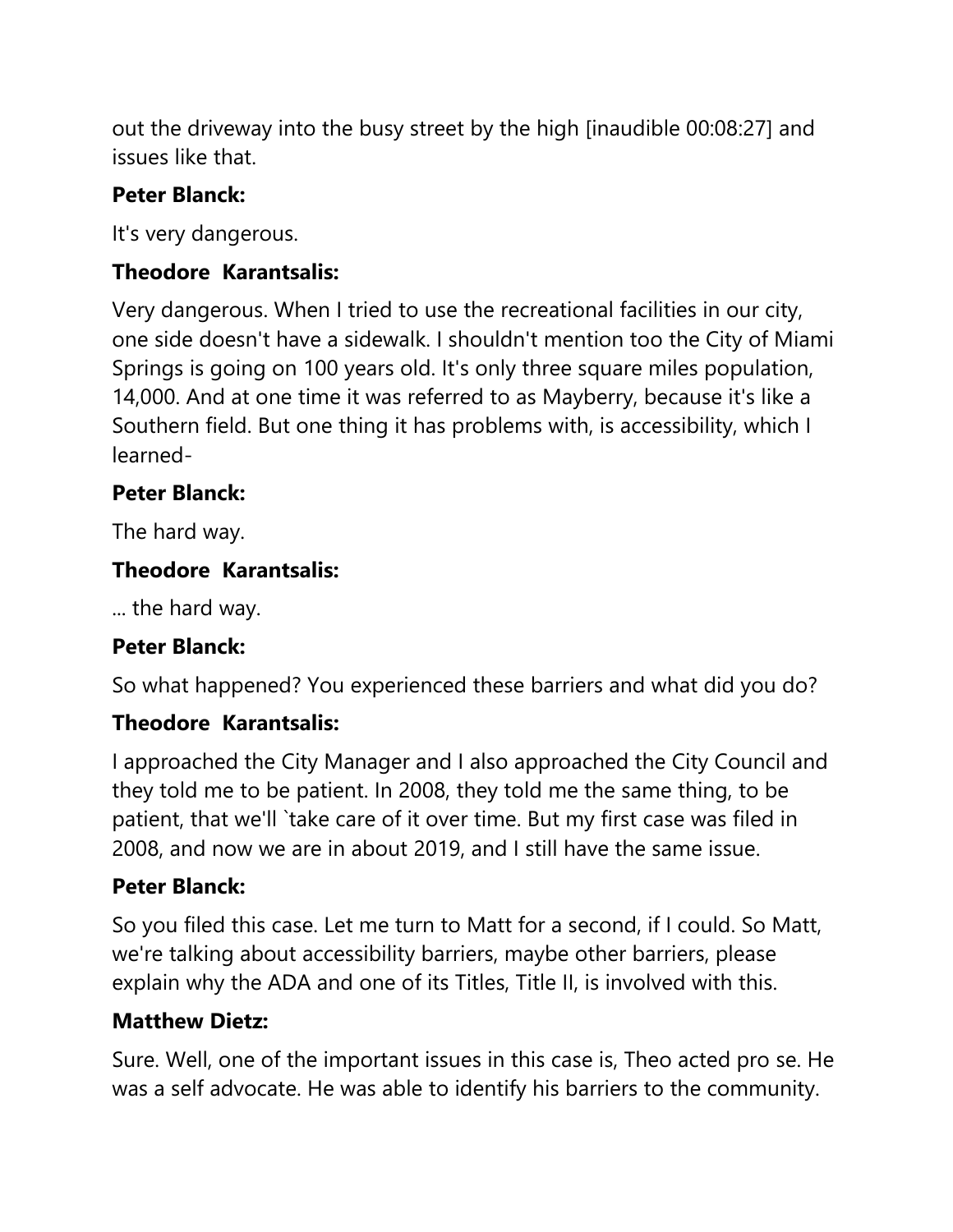And he knew enough about the ADA to say, I'm entitled to be able to park. I'm entitled to be able to go anywhere anybody else goes. And that's what the ADA essentially does with regards to programs and services of public entities [crosstalk 00:10:27].

### **Peter Blanck:**

And where is that in the ADA?

### **Matthew Dietz:**

It's Title II of the ADA.

# **Peter Blanck:**

So there's a specific Title that just applies to these public services and, Theo, you were aware of that?

### **Theodore Karantsalis:**

Yes.

### **Peter Blanck:**

So you filed this complaint under this law, ADA Title II?

# **Theodore Karantsalis:**

Yes.

### **Peter Blanck:**

And when was that?

### **Theodore Karantsalis:**

2019.

### **Peter Blanck:**

2019. And what happened?

### **Theodore Karantsalis:**

I lost with this particular case.

### **Peter Blanck:**

So the first time you file filed it, you lost?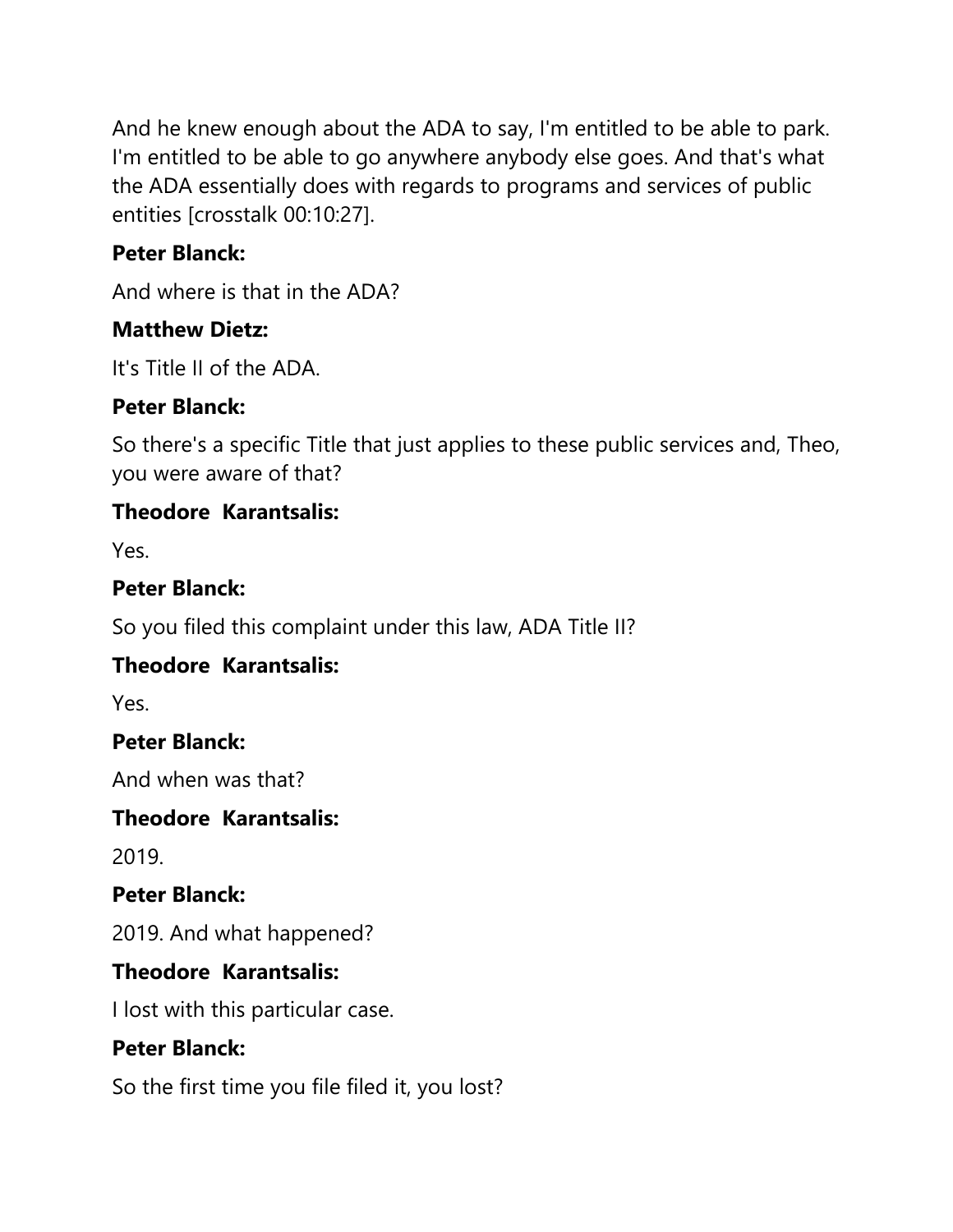### **Theodore Karantsalis:**

The first time I filed it in 2008-

# **Peter Blanck:**

They said, be patient.

### **Theodore Karantsalis:**

Yes. I recall meeting with County attorneys because I named the County as a defendant, and I believe I named the State Florida Department of Transportation. And I think Florida East Coast Royal was even involved, I believe. But anyway, we all sat down at a big table and on a handshake, they said, listen, [inaudible 00:11:28]. What make this right?

### **Peter Blanck:**

That was 2008. So, Matt, what was he doing essentially, for listeners? Is there some form or something, or what was he doing pro se?

#### **Matthew Dietz:**

Well, in 2008, he was essentially saying, you need to fix the whole city, you need to make it accessible. And at the time Theo was a biker, and he was doing this for bike paths and things like that, that involved him at that time. But also, like many advocates, he said, I want everything accessible.

#### **Peter Blanck:**

But how did he do that? Did he file a paper or...[crosstalk 00:12:09]

### **Matthew Dietz:**

He filed a paper in court. He named the parties. He looked at other people's complaints and what they did-

### **Peter Blanck:**

And this is federal court?

#### **Matthew Dietz:**

This is in federal court, and he sued them and he said, I'm a person with a disability, I want to see this fixed.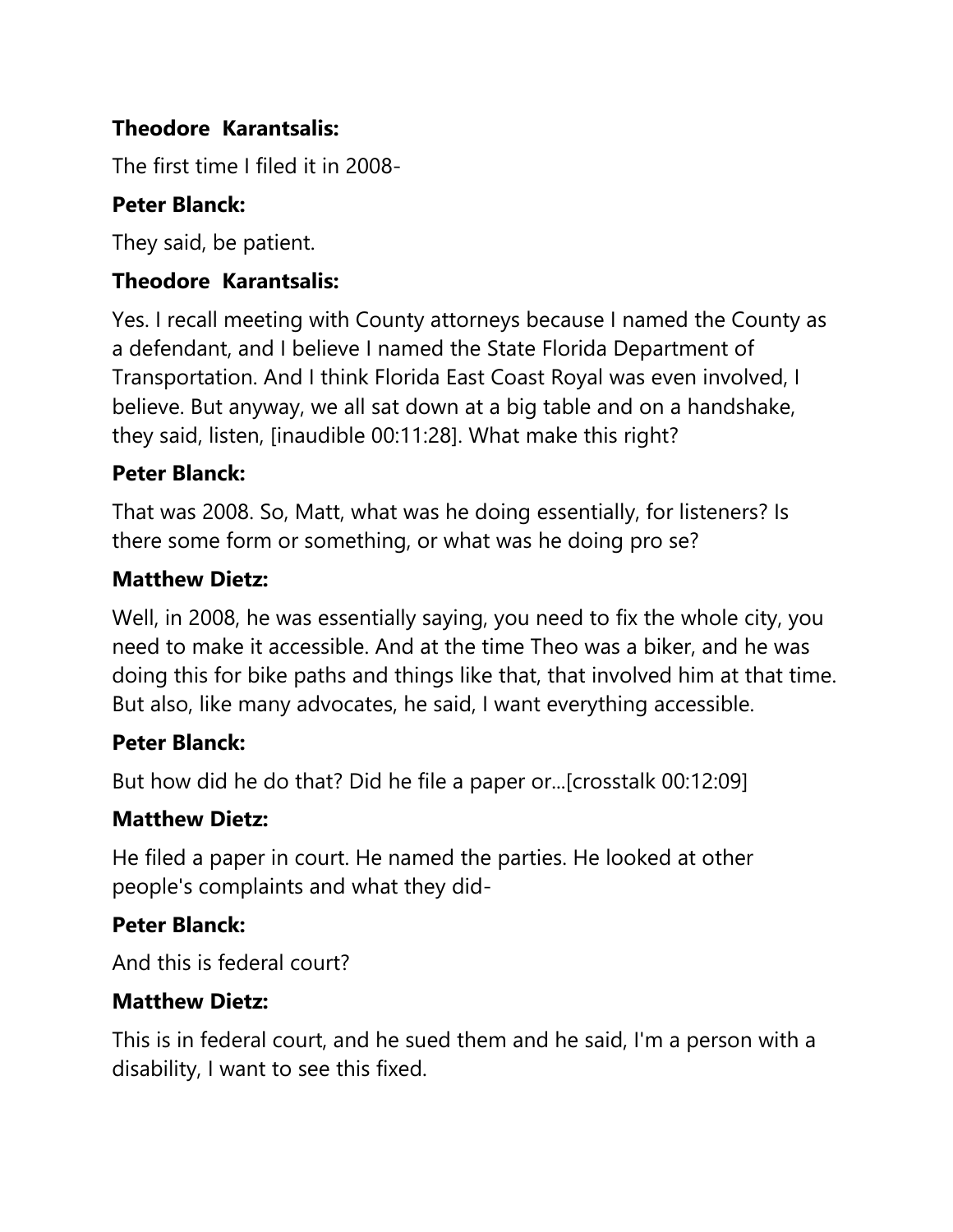### **Peter Blanck:**

So what happened to that 2008 [crosstalk 00:12:32].

### **Matthew Dietz:**

It was dismissed. He dismissed it.

### **Peter Blanck:**

You dismissed it yourself?

### **Theodore Karantsalis:**

I dismissed it voluntarily. I also volunteered at the law library. And to answer your question, I think I just went and pulled it down, pleading template, worked it a little bit and filed it.

### **Peter Blanck:**

Why did you voluntarily dismiss it?

### **Theodore Karantsalis:**

Because it was my understanding that the parties that I named were going to rectify-

### **Peter Blanck:**

So they assured you be patient, we'll take care of it.

#### **Theodore Karantsalis:**

Yes.

#### **Peter Blanck:**

And then what happened?

### **Theodore Karantsalis:**

I waited.

#### **Peter Blanck:**

10 years?

#### **Theodore Karantsalis:**

Yes.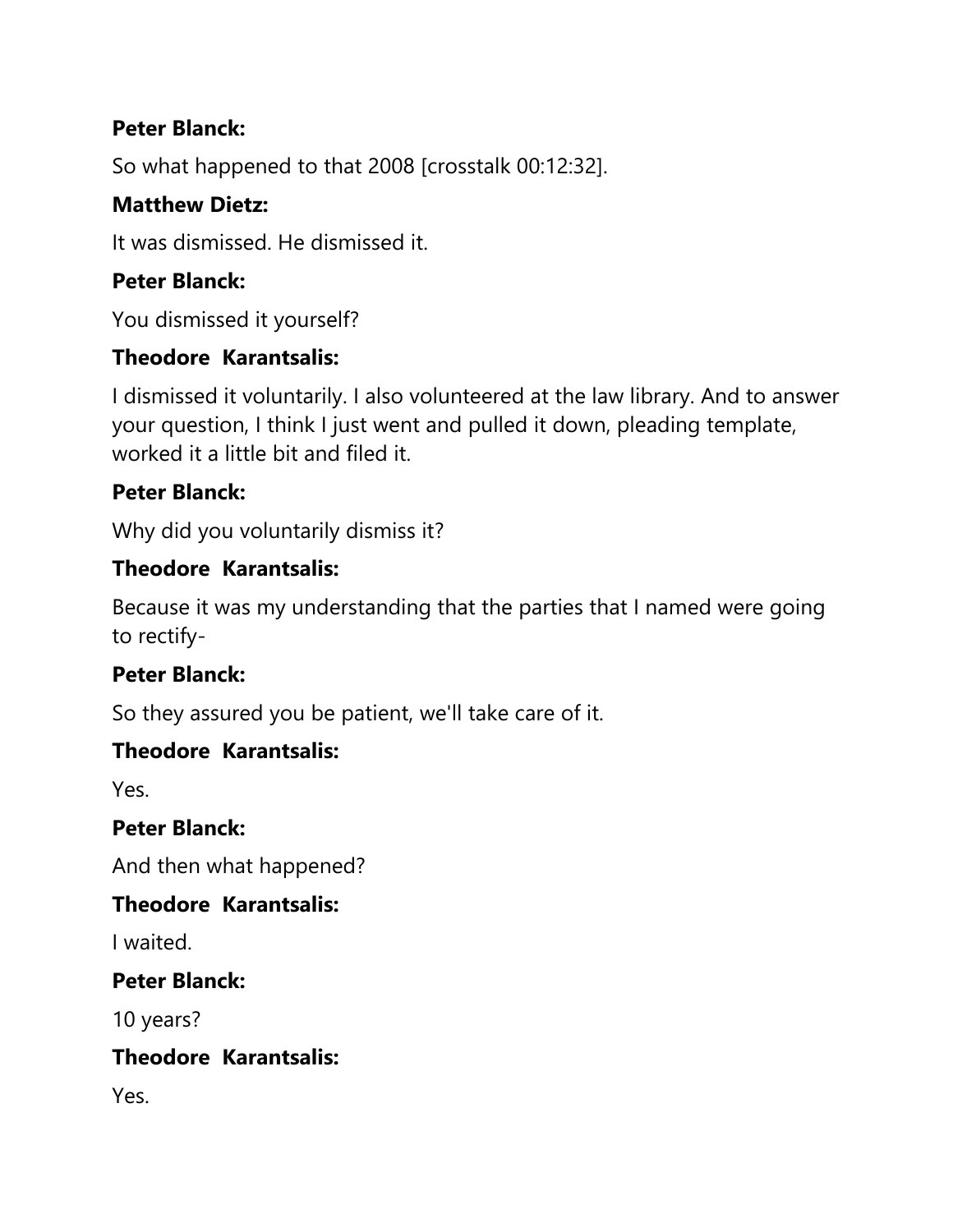### **Matthew Dietz:**

Also, Theo, didn't they tell you that you didn't have the right to bring it for some things?

### **Theodore Karantsalis:**

Thank you, Matthew.

#### **Matthew Dietz:**

And what did they tell you with that?

### **Theodore Karantsalis:**

That I did not have standing, that I shouldn't be there because at the time I was very fit. When I went to the 111 building at the time where we had the conference, I would take my bicycle. I had a bill. I was very strong.

#### **Peter Blanck:**

For our listeners, you were standing, but what does this mean, he didn't have standing, Matt, at that time?

#### **Matthew Dietz:**

Well, in order to have standing-

#### **Peter Blanck:**

Legal standing.

#### **Matthew Dietz:**

In order to have legal standing, not being able to stand, but being able to bring a case in court, you have to have a personal stake. You have to have something that you need when you bring that. For example, Theo as a person who goes in on a bicycle and who walks in carrying his bicycle, is not going to need a handicapped spot because he doesn't use a wheelchair. He doesn't have a mobility impairment at the time. At the time it was a vision impairment, right.

#### **Peter Blanck:**

Was that related to the MS-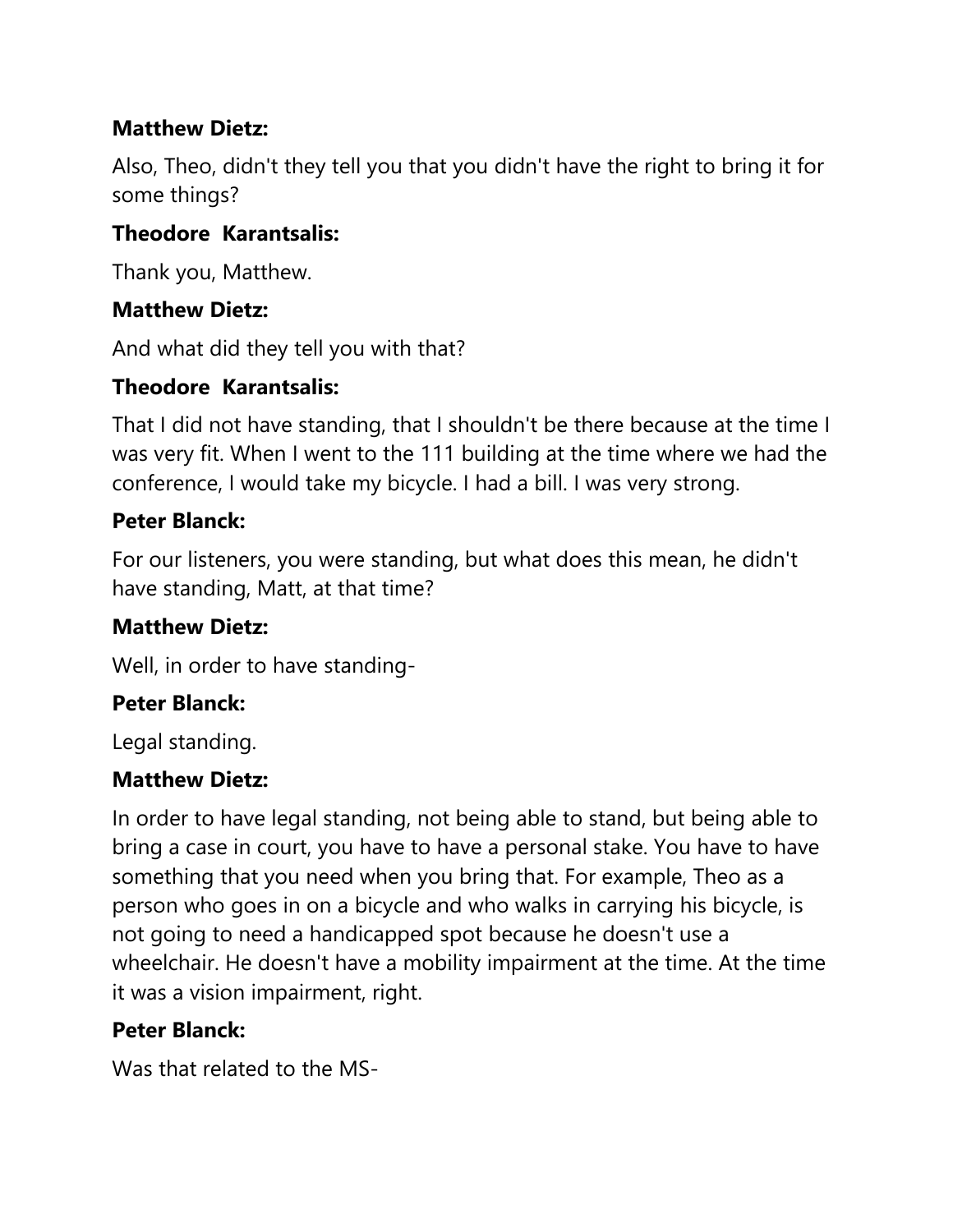### **Theodore Karantsalis:**

Yes.

#### **Peter Blanck:**

... vision impairment?

#### **Matthew Dietz:**

Double vision.

### **Peter Blanck:**

Right.

### **Matthew Dietz:**

And you've always been an activist, right?

### **Theodore Karantsalis:**

Yes.

### **Matthew Dietz:**

And you wanted to make change.

### **Peter Blanck:**

And to do it in a way that you could safely use the city services. So did 10 years go by, or however period of time, and you just waited? What happened over that period of time?

### **Theodore Karantsalis:**

I was fit, I was strong. Five years ago I placed third in our city's Turkey trial. I was fast. I didn't have the need that I do now.

### **Peter Blanck:**

So in other words, your condition progressed to the point where, Matt, he would then have "standing"? Or that was the issue in the case, I guess.

### **Matthew Dietz:**

That was the issue. The issue in the case is, when does standing start?

### **Peter Blanck:**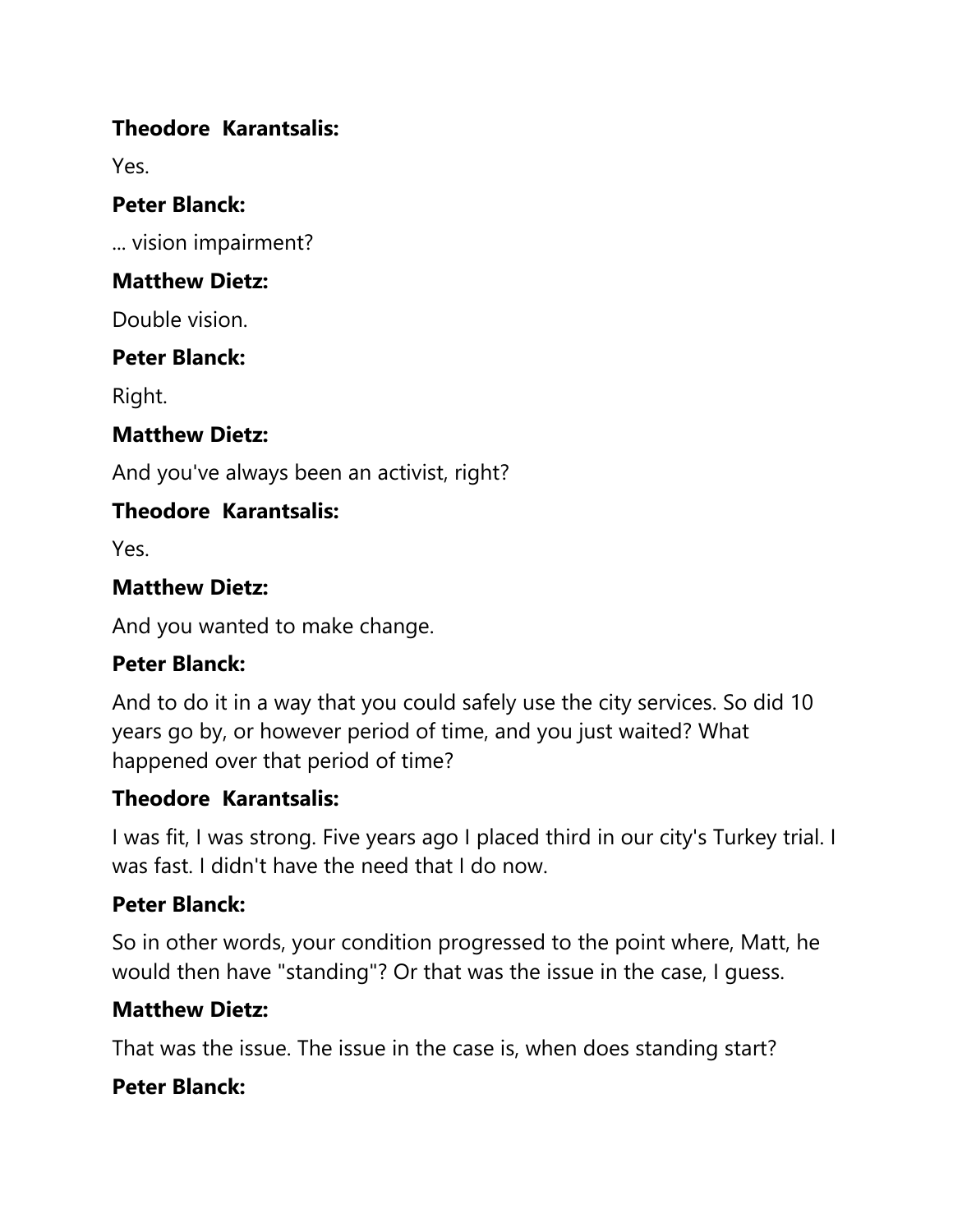Okay. So did you then file another complaint-

### **Theodore Karantsalis:**

Yes.

### **Peter Blanck:**

... in 2019?

### **Theodore Karantsalis:**

Yes.

# **Peter Blanck:**

Again, by yourself pro se?

# **Theodore Karantsalis:**

Yes.

### **Peter Blanck:**

And was it basically the same complaint that you initially filed or a little more involved?

# **Theodore Karantsalis:**

I believe so. I believe it was basically the same. I'm hopeful that I tailored it a little bit.

# **Peter Blanck:**

So that was filed. It went to the federal court again, and the federal court said that... What?

# **Matthew Dietz:**

Federal court first said, pro se plaintiff, you don't state a claim. You have to state your claim clearly.

### **Peter Blanck:**

So what does that mean? What didn't he do?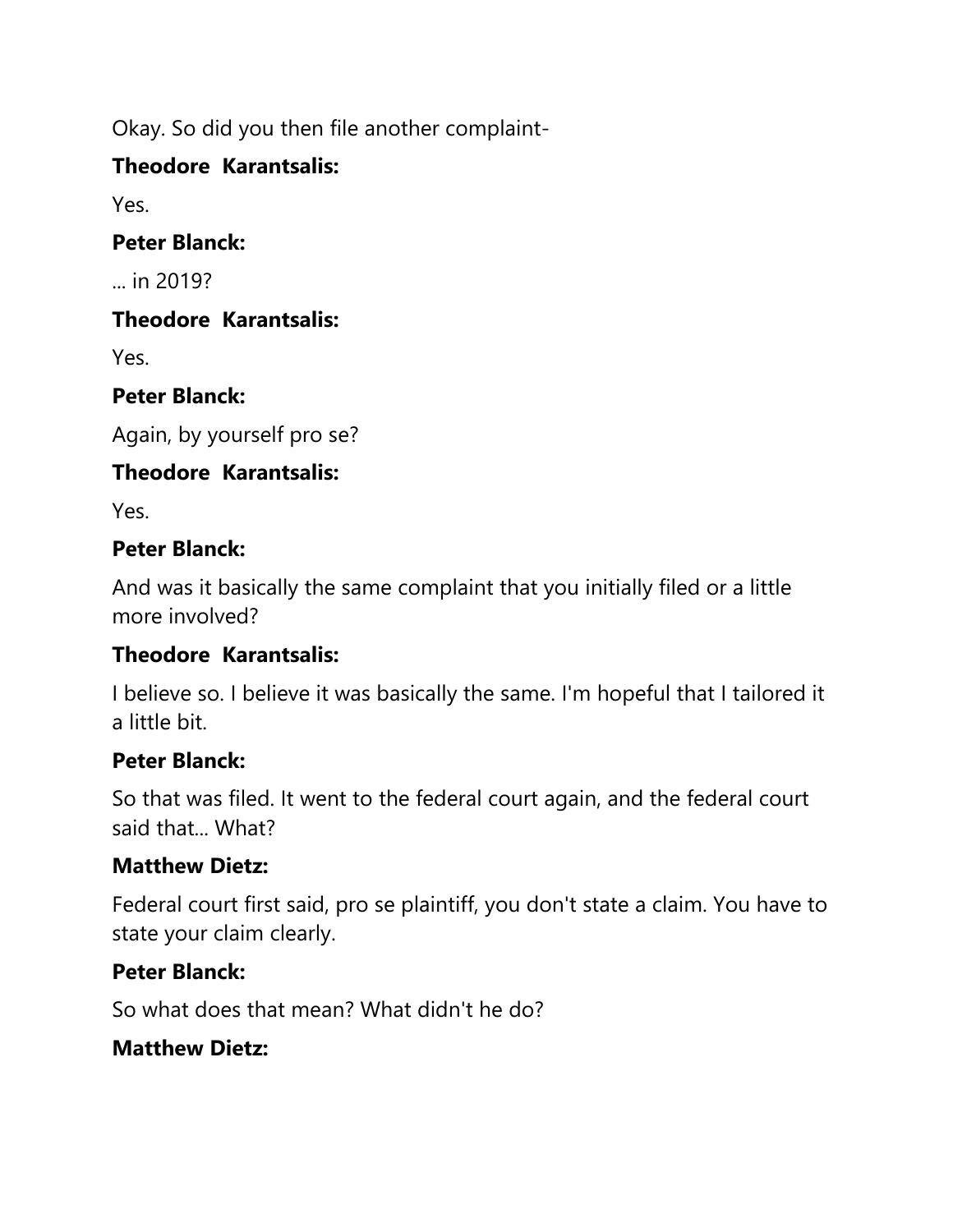Well, he needed to be more definite as to the exact areas that he had an issue with. And then Theo came to me and he says, you know, I'm at my wits end?

### **Peter Blanck:**

Well, he was at the level of his legal knowledge.

### **Matthew Dietz:**

Yeah.

### **Peter Blanck:**

So, Theo, you came to Matt after this complaint was dismissed, or while you were... What did they ask? Did the court ask him for a more definite statement or something, or what happened? What led you to Matt? All roads lead to Matt, but in this case, what led you to Matt? What did the court do?

### **Theodore Karantsalis:**

The court dismissed my case and what led me to Matt was complete desperation. I recalled the day I came here in my walker, I was covered head to toe and warts and I could barely live. And I just asked Matt to take a look at this particular case. And he said he would.

### **Peter Blanck:**

How did you find out about Matt?

### **Theodore Karantsalis:**

Well, Matt, for about 20 years, I worked at a law firm in Coral Gables many years ago, and I used to go to the coffee shop on the corner. And that's where Matt works.

### **Peter Blanck:**

So you knew of Matt. Okay. So the court dismissed your lawsuit in 2019, but how were you able to then reinvigorate it, Matt? You filed again, presumably. Explain to them how that could happen, Matt.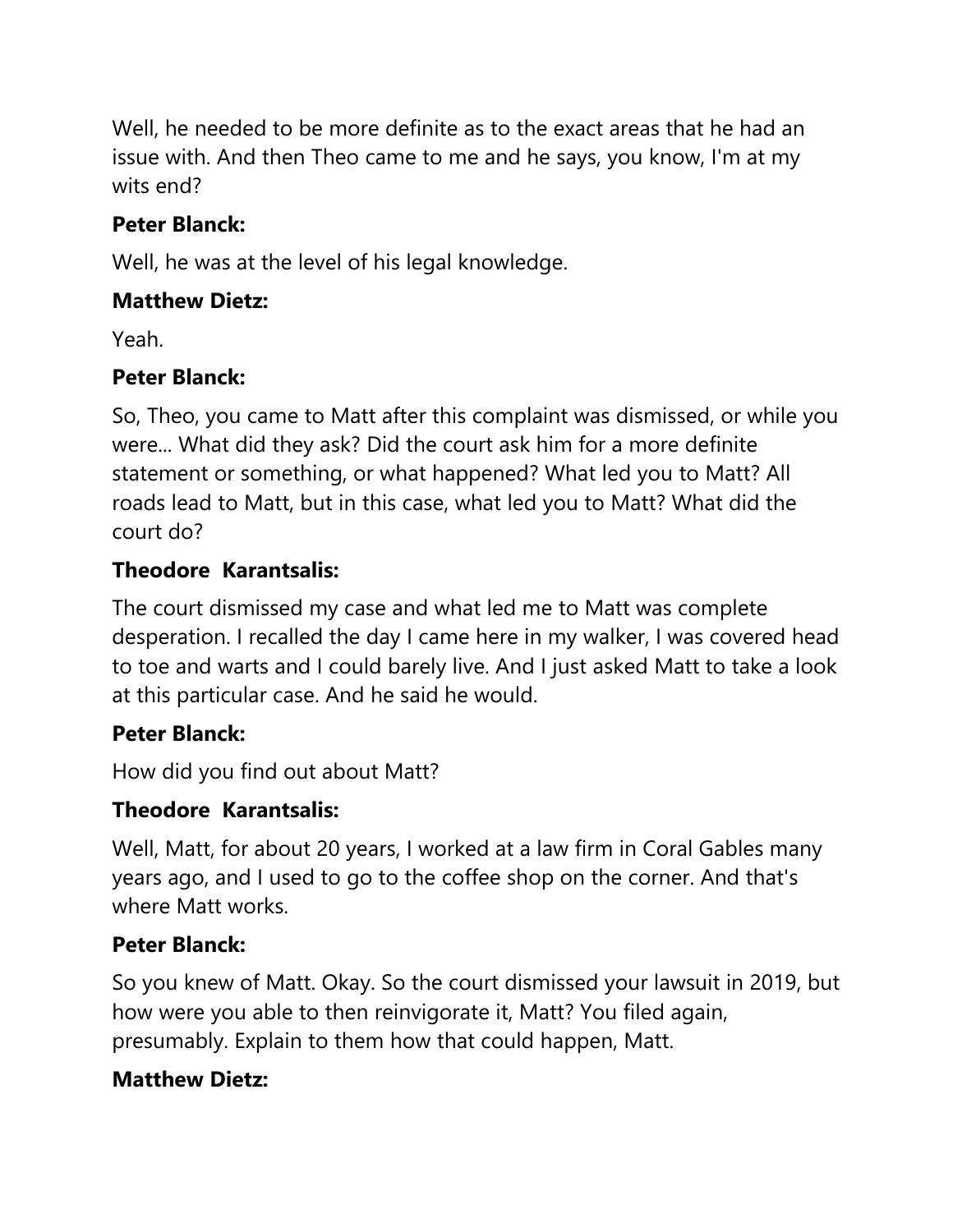Well, one, it's, because the court likes to limit the number of cases, the court has stricter requirements when you have, say a claim, especially when it comes to ADA issues, because there's been so many ADA cases filed in South Florida. So they really wanted it to be specific both as to Theo's disability and as the barriers he faces. So I amended it once to make it clear exactly what we were asking for and how Theo had been damaged. Since it was a really relatively simple suit, basically what he asked for is accessible parking spaces in the city, he asked for accessible path of travel in the gym, and he asked for accessible sidewalks by his house, leading to the athletic facility.

# **Peter Blanck:**

Let me stop you there, Matt, just for our listeners, which is an important issue. We're going to get back to your case. So, had you filed any ADA cases before these two?

### **Theodore Karantsalis:**

Yes.

### **Peter Blanck:**

And were there a number of them or just a few?

### **Theodore Karantsalis:**

I believe it was just one at the time, it was against the TSA.

### **Peter Blanck:**

Okay. So you weren't... This is what I'm going to ask Matt. In Florida and elsewhere, there's this sense that people are filing these multiple frivolous cases, and I wanted, Matt, to just give us a little context. You're not a serial ADA claim bringer?

### **Theodore Karantsalis:**

No, sir.

#### **Peter Blanck:**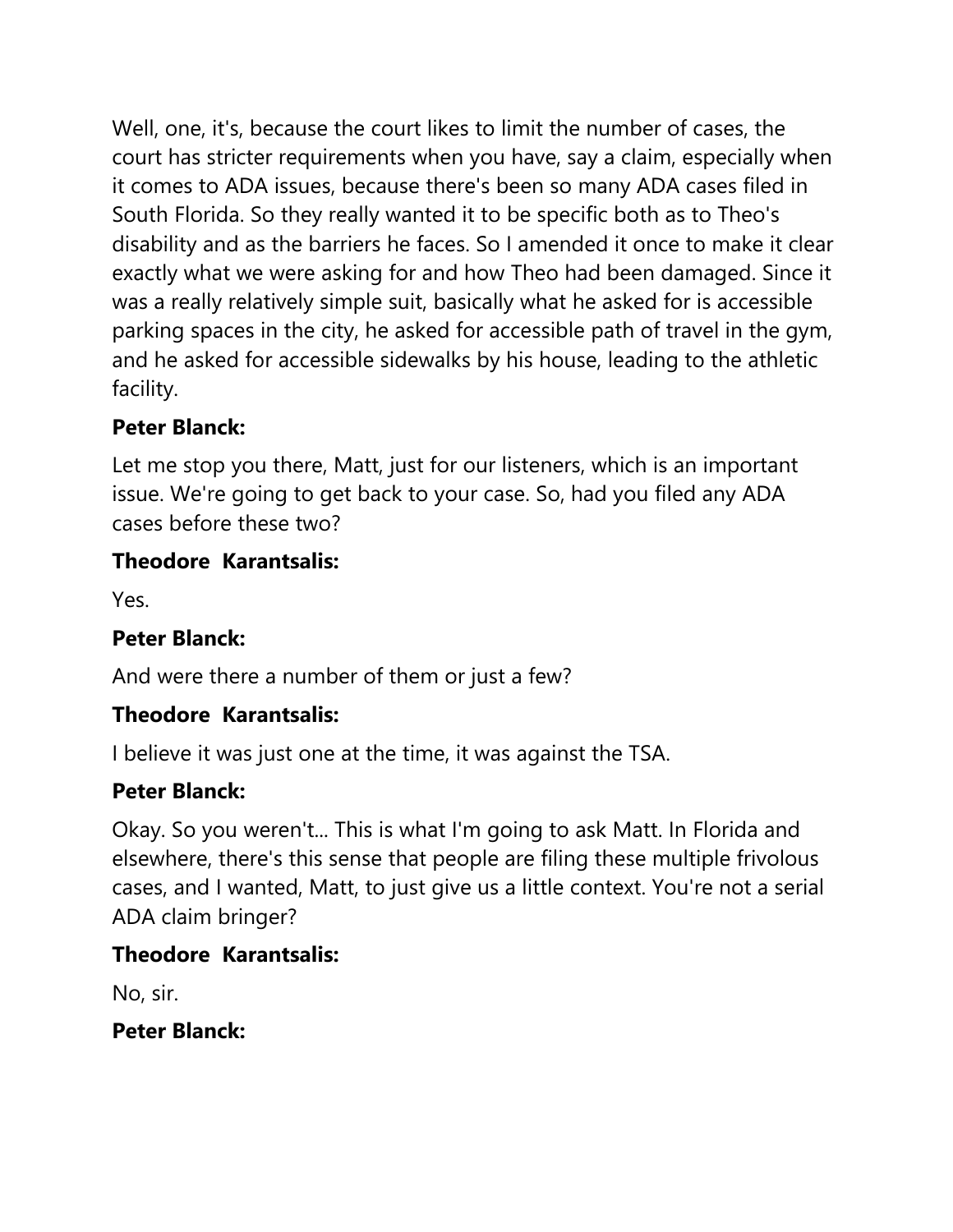But why what are the courts dealing with in that regard, Matt? Why is there this suspicion or caution about ADA claims? Have there been a lot of serial filings in Florida which has given the courts a bad taste in their mouth?

# **Matthew Dietz:**

Yes. There's been a lot of serial filings. Many times, they are legitimate claims. But even though you have over 25% of the population of Miami Dade that are persons with disabilities and encounter these barriers, you only have a handful of people that bring these claims.

# **Peter Blanck:**

And Theo was not one of them?

### **Matthew Dietz:**

Theo was not one of them.

### **Peter Blanck:**

Okay.

# **Matthew Dietz:**

Theo has always been an arctic. Theo is a writer for newspapers. He does articles. He is an incredible advocate and he knows how to use the courts. But he hasn't been one of these people that file all these claims. And the problem is, many of those claims get relief, but don't get sufficient relief and don't make sure that, that's done. So even though there may have been other claims, the fixes may not have been done. So what Theo needed was something simple. He needed a sidewalk that he could use. He needed a parking spot that he could park in so he doesn't have to walk 300, 400 feet to get to where he needs to go.

### **Peter Blanck:**

And so he wasn't sending out hundreds of demand letters to the shops and everything else like that?

# **Matthew Dietz:**

No.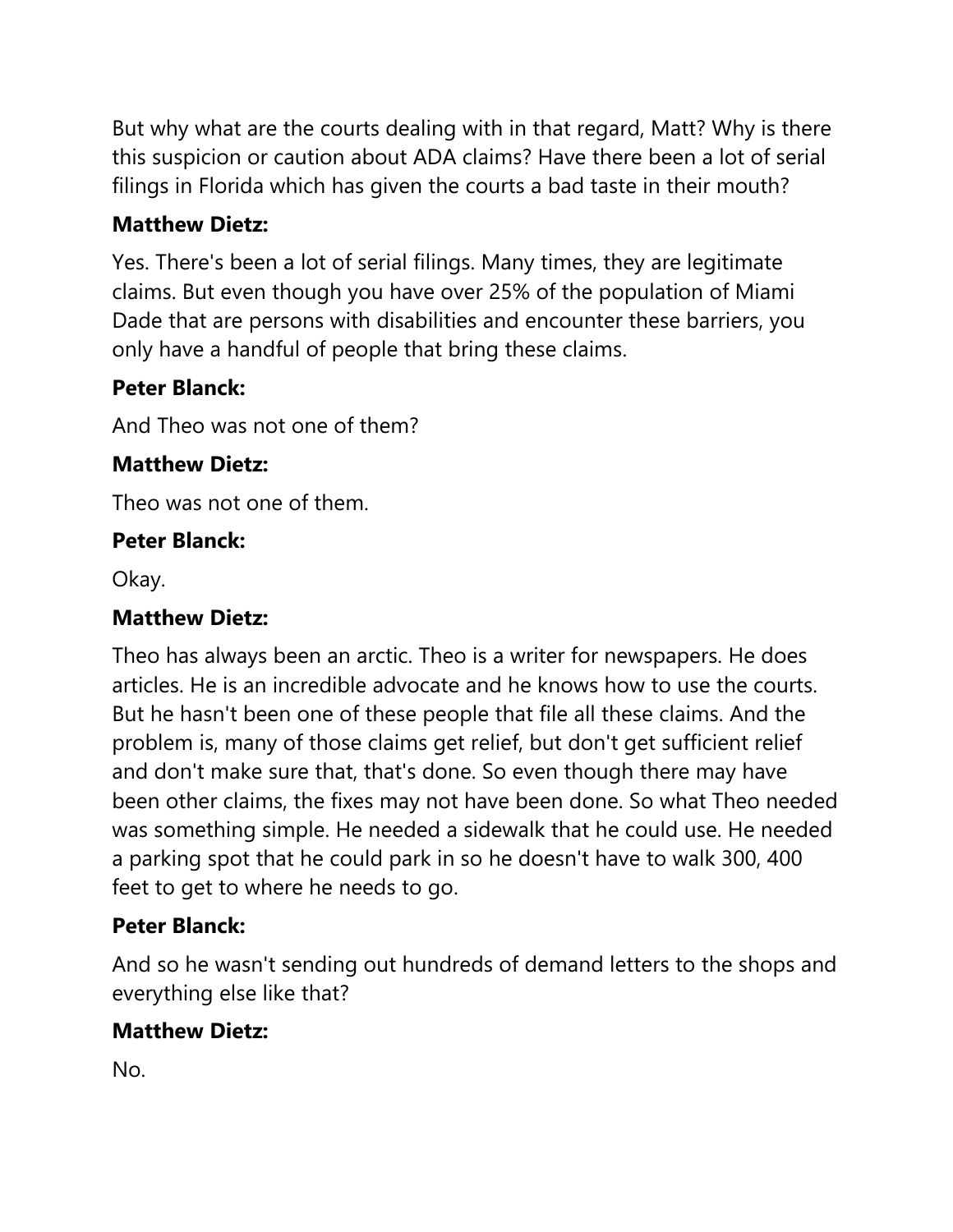### **Peter Blanck:**

I want to take a brief break now to thank our listeners and to remind you that if you have questions about this topic, or any other disability rights in today's topics, you can submit your questions online at disabilityrightstoday.org, all one word, or call the Southeast ADA Center at 1-404-541-9001.

# **Voice Over:**

Disability Rights Today is your go-to source for in-depth discussion about recent court cases that shape the Americans with Disabilities Act. Guests include plaintiffs, plaintiff counsel, and others relevant to the highlighted case. Facts of the case, issues of the case, arguments of the case and discussions of implications for policy and practice moving forward, will be our focus. Hosted by Dr. Peter Blank, an American academic psychologist and lawyer who holds the titles of University Professor and Chairman of the Burton Blatt Institute at Syracuse University, Disability Rights Today will appeal to disability rights advocates, attorneys, and others wanting to keep current on the latest legal developments involving the ADA. Tune in at disabilityrightstoday.org.

### **Peter Blanck:**

Welcome back. We're continuing to talk with our great guests, Theo and Matt, the plaintiff and the attorney respectively in an important case against the City of Miami Springs, Florida, ADA Title II case. And we were just getting to the point where Theo had filed his complaint in 2019, and Matt had come on board. And, Matt, I guess you said you amended the complaint to make it more definite. Then what happens in this litigation?

### **Matthew Dietz:**

Then it was dismissed again.

### **Peter Blanck:**

Doesn't the State or the City have to respond?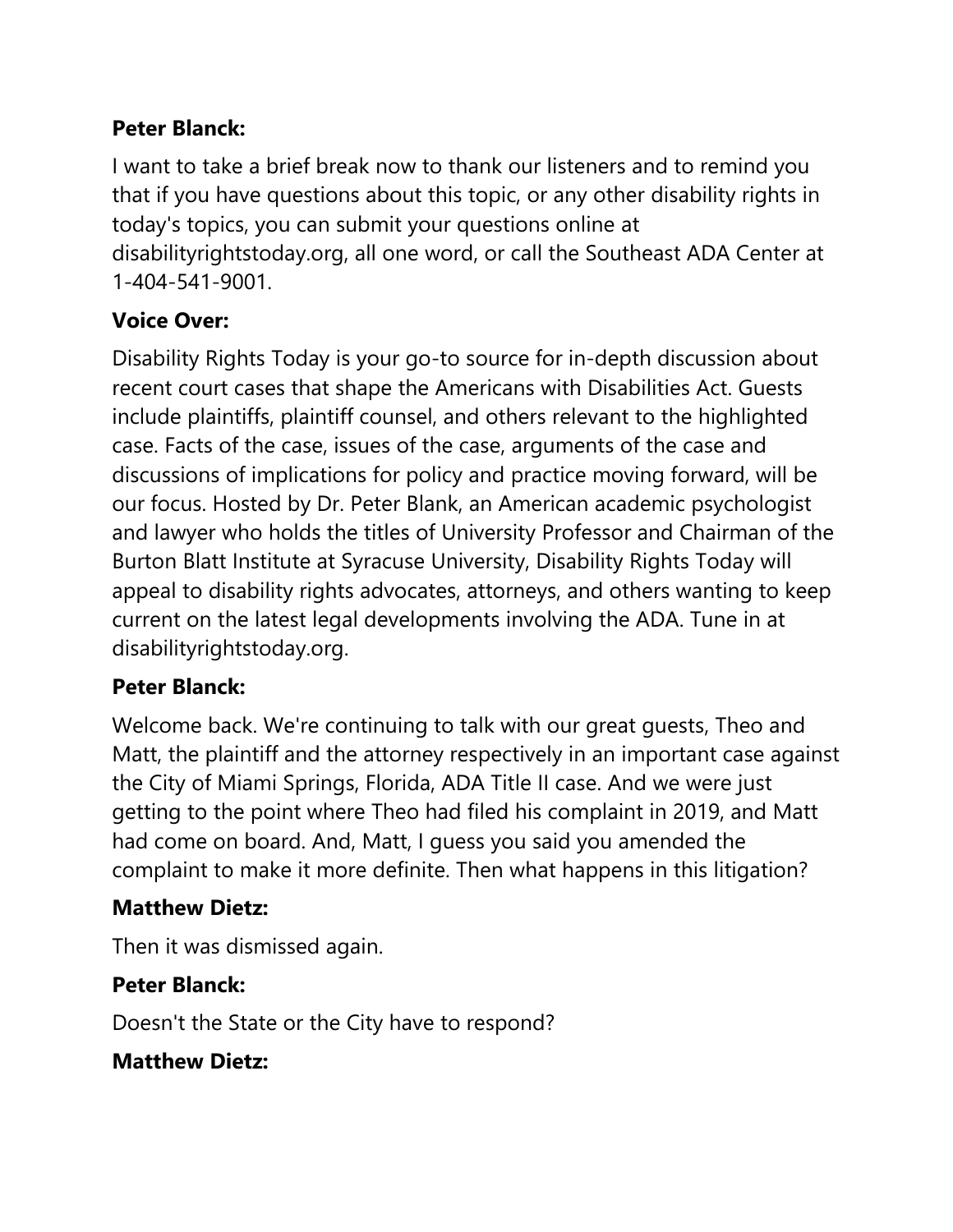Yeah. They filed a motion to dismiss and the court dismissed it again because the court wanted for me to focus on why Theo filed the case in 2008, on how Theo could bring the case now, if he had already filed a case against the City of Miami Springs in 2008.

### **Peter Blanck:**

So let me stop you there for our listeners. So the court issues this order that gets rid of the case, the so-called motion to dismiss. You have to respond to that and explain why it should be?

### **Matthew Dietz:**

In a new complaint.

#### **Peter Blanck:**

So the court allowed you the opportunity to file a new complaint?

#### **Matthew Dietz:**

Correct. But I had to focus on the differences between Theo in 2008 and Theo in  $2019$ .

#### **Peter Blanck:**

Okay. So this is a continuation of this lawsuit-

#### **Matthew Dietz:**

Correct.

#### **Peter Blanck:**

... and did the court rule on that?

#### **Matthew Dietz:**

Well, yes. And the court found... Well, there was a motion to dismiss-

#### **Peter Blanck:**

A second one?

#### **Matthew Dietz:**

A third one-

#### **Peter Blanck:**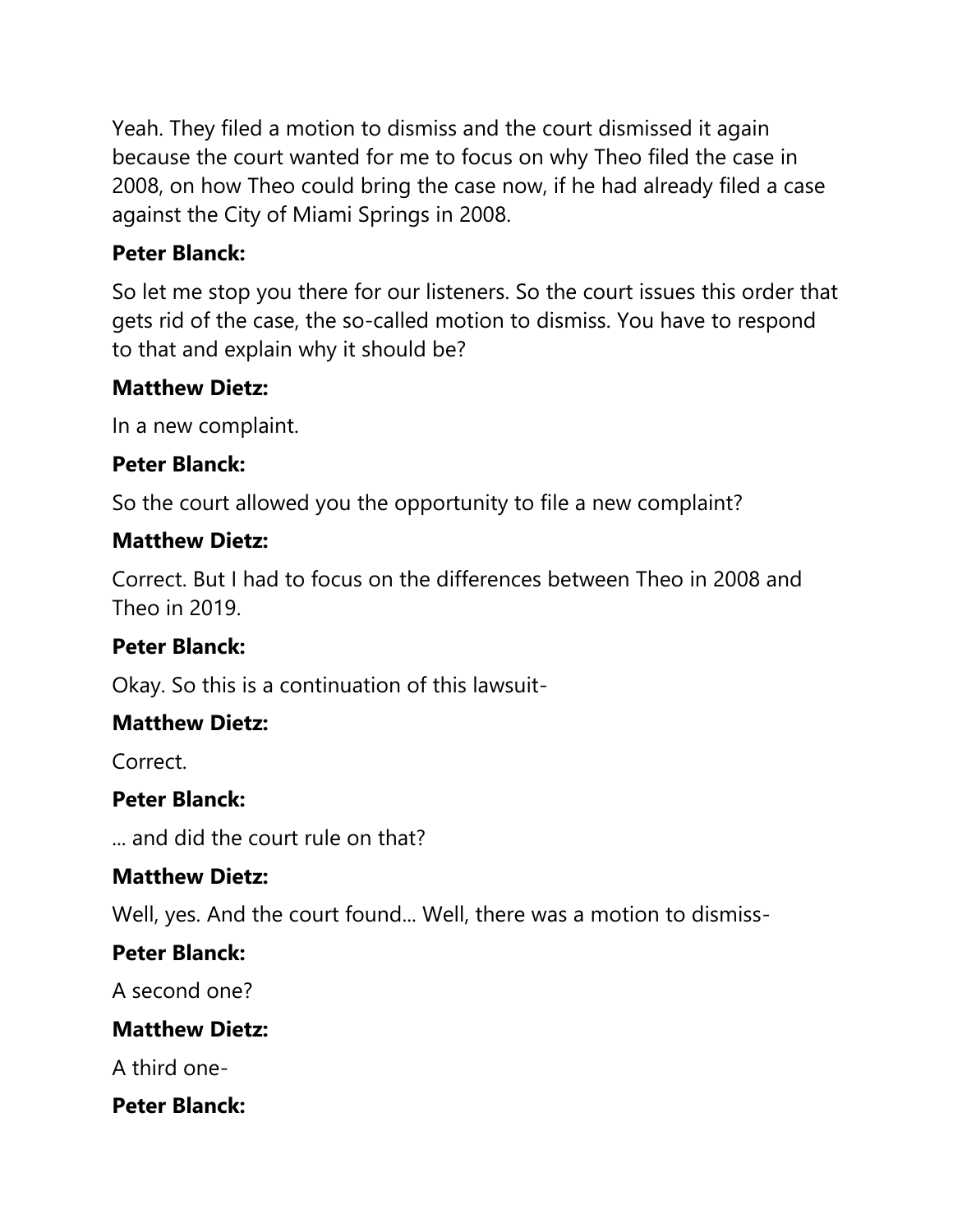### A third one?

### **Matthew Dietz:**

... and the court then found that Theo had to bring the case within four years of him beginning the disability. So it wasn't even 2008, he would have to bring the case within four years of 1999.

### **Peter Blanck:**

And what was the logic behind that? It was ultimately reversed, but what was the court's logic and fundamental error, I guess that the Eleventh Circuit found?

### **Matthew Dietz:**

The fundamental error, and the argument from the city, was, it doesn't matter how your disability progresses, disabilities would always progress. So it just matters when he got the disability. So in 1999, he should have known, or had reason to know, that he was going to have MS, that he was going to have a mobility impairment sometime in the future, and he would have four years to bring the case.

#### **Peter Blanck:**

What was your argument to the court why that was wrong, at the district court level?

#### **Matthew Dietz:**

It was the same argument at the Appellate Court level, but there were two different arguments.

### **Peter Blanck:**

At the Appellate Court level?

#### **Matthew Dietz:**

Both, in the District Court level and the Appellate-

### **Peter Blanck:**

So tell us about that.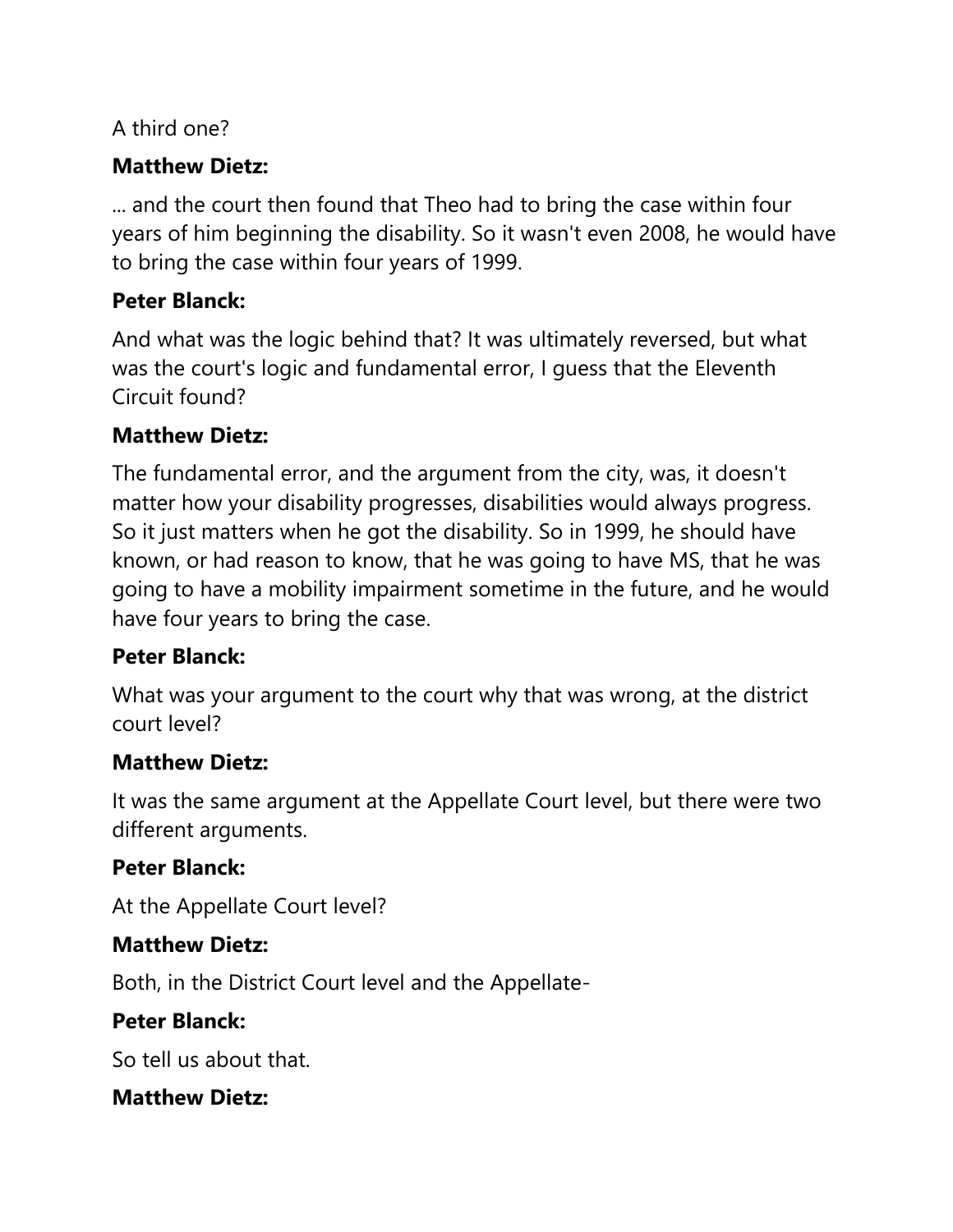On the first argument, which some circuits have done, is, the the timeline starts again every time a person with a disability faces a barrier. So that any time that you go out and you have a step, the timeline would start again, the four years would start at that point.

### **Peter Blanck:**

So let me just stop you there. Is there a name for that theory of the case, every time you hit a barrier?

### **Matthew Dietz:**

That's called the repeated violation theory.

### **Peter Blanck:**

Okay. And did the Eleventh Circuit courts have that?

### **Matthew Dietz:**

No.

### **Peter Blanck:**

So what other circuits courts have that?

### **Matthew Dietz:**

The Tenth Circuit have that.

### **Peter Blanck:**

Because you always hear about these disputes between the circuits and whether this then could go to the United States Supreme Court.

### **Matthew Dietz:**

And I believe that was Colorado, is Tenth Circuit.

### **Peter Blanck:**

So there's a disagreement between these circuits which contain these district courts, and whether they're 11 or 12-

### **Matthew Dietz:**

11-

### **Peter Blanck:**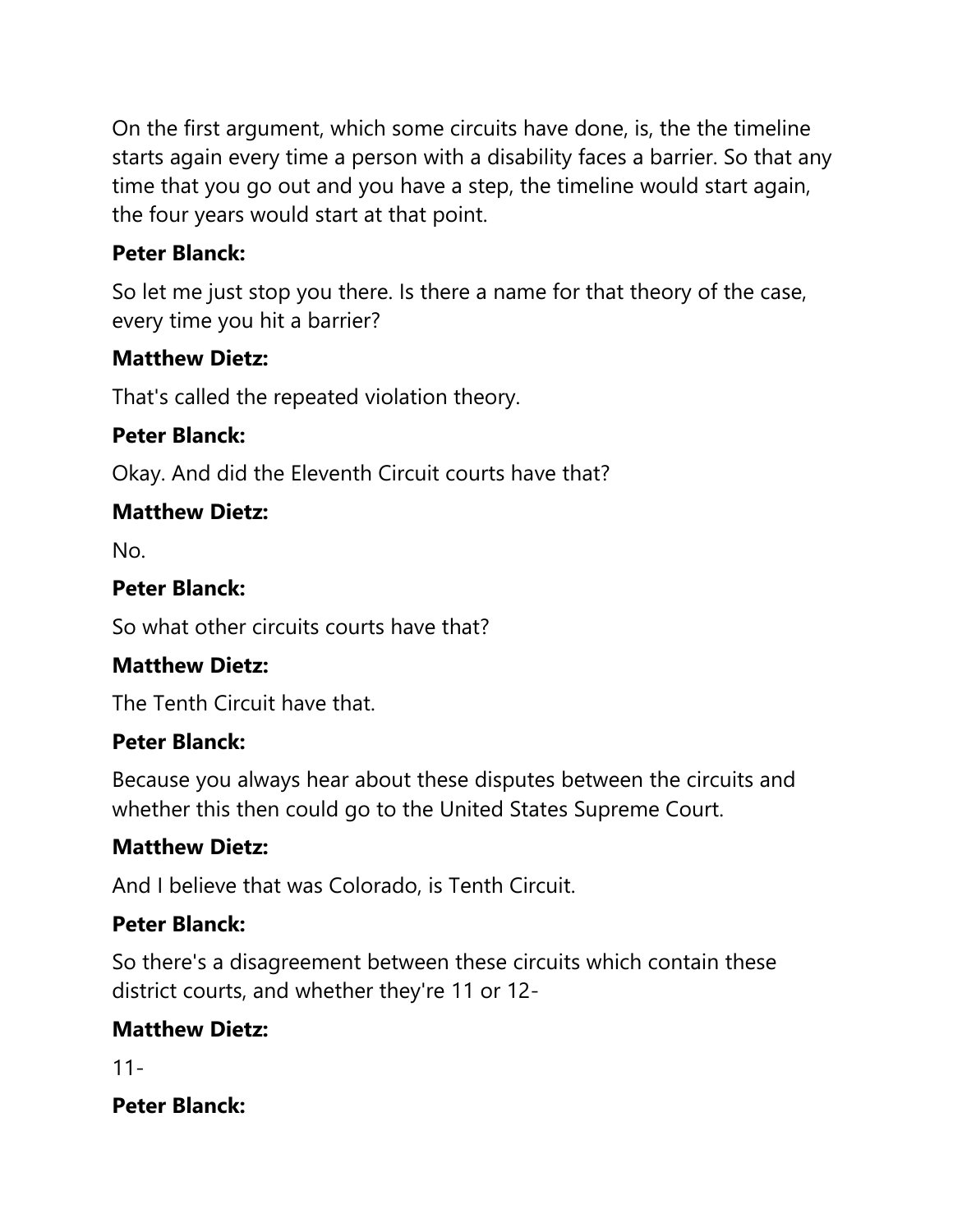They're 11--

### **Matthew Dietz:**

And DC.

### **Peter Blanck:**

Appellate circuits in the federal system in which are embedded all these district courts?

### **Matthew Dietz:**

Correct.

### **Peter Blanck:**

So we're in the 11 circuits which includes Florida?

# **Matthew Dietz:**

Florida, Alabama and Georgia.

### **Peter Blanck:**

And what was the theory of the case as opposed to... What did you call it in the 10th circuit?

### **Matthew Dietz:**

The repeated violation?

### **Peter Blanck:**

What was the Eleventh Circuit theory of this?

### **Matthew Dietz:**

Well, the Eleventh Circuit didn't have a set theory for this type of issue. And I said that the issue that it was, was another theory called the continuing violation theory, which means that once it affects him, the time does not begin. So first you would have to be injured. You would have to have an injury, and then from the point of the injury, that he has four years from that point.

# **Peter Blanck:**

The injury being the barrier-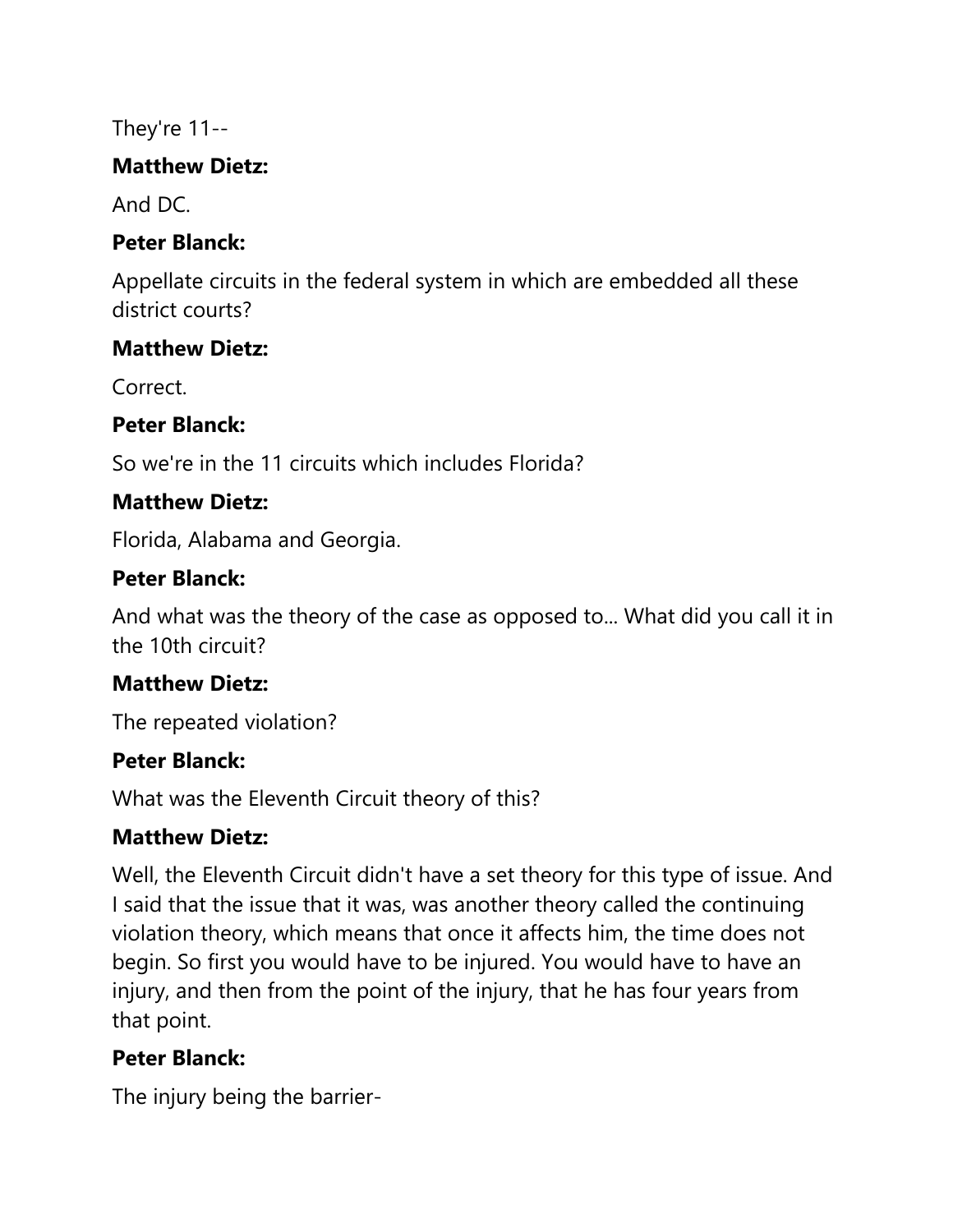### **Matthew Dietz:**

When he first [crosstalk 00:27:48].

# **Peter Blanck:**

[inaudible 00:27:49] physical injury?

# **Matthew Dietz:**

Well, when his disability progressed enough, that the barrier would force him to suffer discrimination. So until he got that handicapped placard that said he could park in an accessible space, the fact that the City did not have sufficient parking, he did not get any injury yet from that violation. He did not suffer discrimination from that violation.

### **Peter Blanck:**

Would he have one earlier in the Tenth Circuit on these same facts?

### **Matthew Dietz:**

Yes. He would've won... The Eleventh Circuit did not go as far as the Tenth Circuit did in using the repeated violation theory, because it didn't have to.

### **Peter Blanck:**

So let me go to the Theo for a second. We'll come back to the Eleventh Circuit decision. So what was going on for you when you had these three dismissals? What was Matt saying to you? What was your mindset? Obviously you want to dig in, that's a [con 00:28:50] 00:28:50], I guess, you wanted to dig in and proceed. I'm sure I'm not the first person, Matt, to use that.

### **Matthew Dietz:**

No, but I like it.

### **Peter Blanck:**

What was going on for you at this time? They dismissed it a third time. What were you thinking? You want to fight this through, right?

# **Theodore Karantsalis:**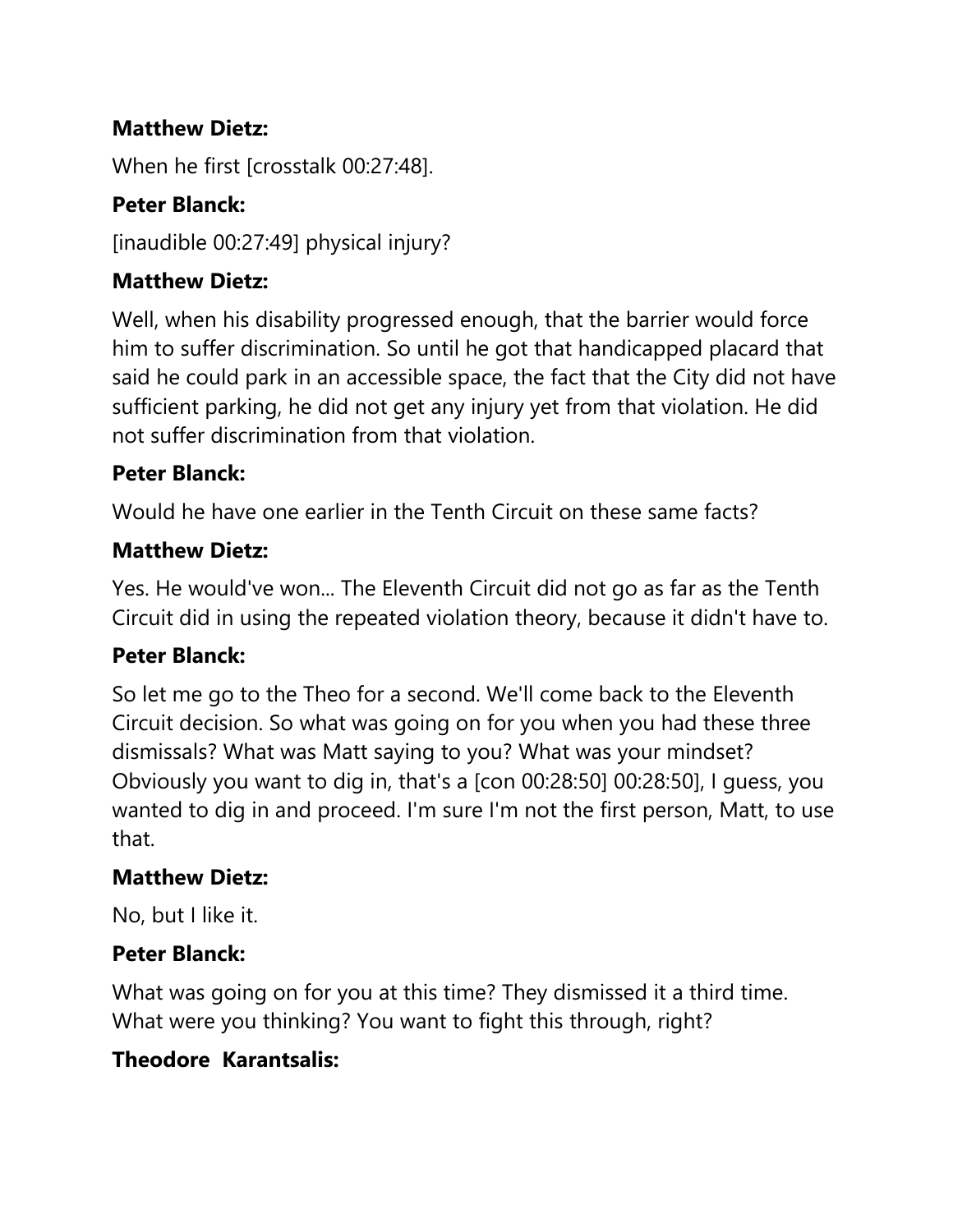I was thinking that, that was the end of the line. I felt despair. I felt lost really.

### **Peter Blanck:**

And then your knight rides in on his horse, and you're before the Eleventh Circuit, walks in... Was this a virtual argument matter or in person argument?

# **Matthew Dietz:**

A virtual argument.

# **Peter Blanck:**

Did you watch the argument?

# **Theodore Karantsalis:**

I watched it with my entire family and I've watched it since at least 20 times.

# **Peter Blanck:**

I'd like to see it. It probably got higher ratings than the super bowl. I'm thinking Matt was litigating here.

# **Theodore Karantsalis:**

Yes, he did, hit a grand slam, it was remarkable.

# **Peter Blanck:**

So, Matt, tell people what happens. You show up, usually you go to the court, but there's three judges, right, so-called panel. Take us through that oral argument. What were they saying to you? Who went first? You went first.

# **Matthew Dietz:**

I went first, the appellant always goes first, and then the appellate goes after that. And we brief the case before that, because both parties have to put in their arguments in writings.

# **Peter Blanck:**

So they are written papers? Yeah.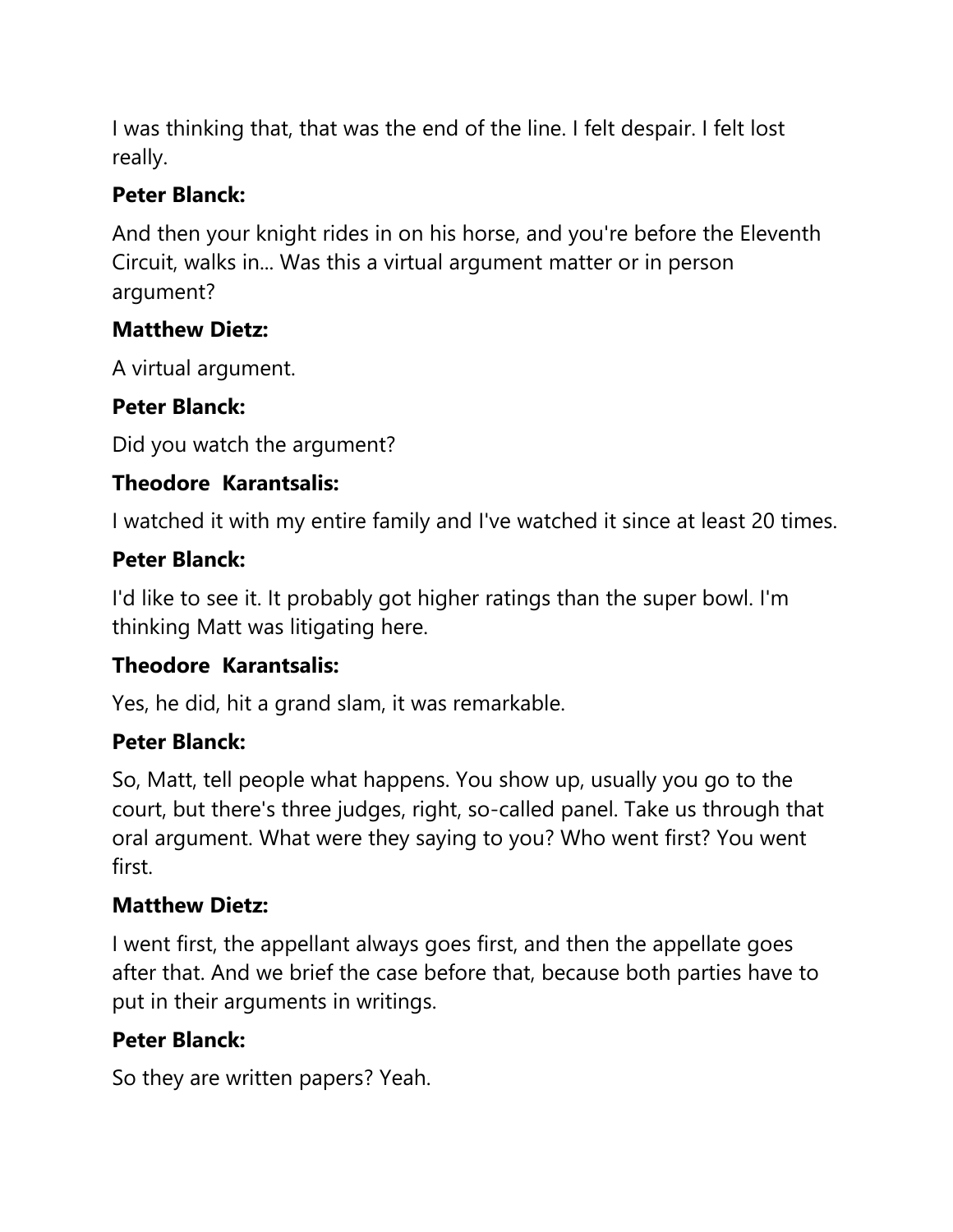### **Matthew Dietz:**

So, there have to be written papers. And then the oral argument is the opportunity for the court to ask us questions.

### **Peter Blanck:**

Was it... You don't have to name the judges. Was it a receptive panel of judges that were interested in...

### **Matthew Dietz:**

It was a very receptive panel of judges. I've handled over 20 oral arguments in front of the Eleventh Circuit, and they're always extremely well-prepared. They know the case well, they have questions ready for you, and they keep you on your feet.

### **Peter Blanck:**

Where were they drilling into in oral argument? What was the main issue they were grappling with?

#### **Matthew Dietz:**

The decision by the trial court really didn't pass the common sense test.

#### **Peter Blanck:**

So what does that mean?

#### **Matthew Dietz:**

Which means that, for a person like Theo that's lived in the city of Miami Springs for years, how do you live with discrimination without progressing it? Does that mean that once four years pass, they have a free pass, discriminate whenever they want, to their existing citizens?

### **Peter Blanck:**

We get that. What was the legal issue, whether this repeated violation or continuing violation, whether that would be the touchstone in the Eleventh circuit or what was the legal framework they were establishing?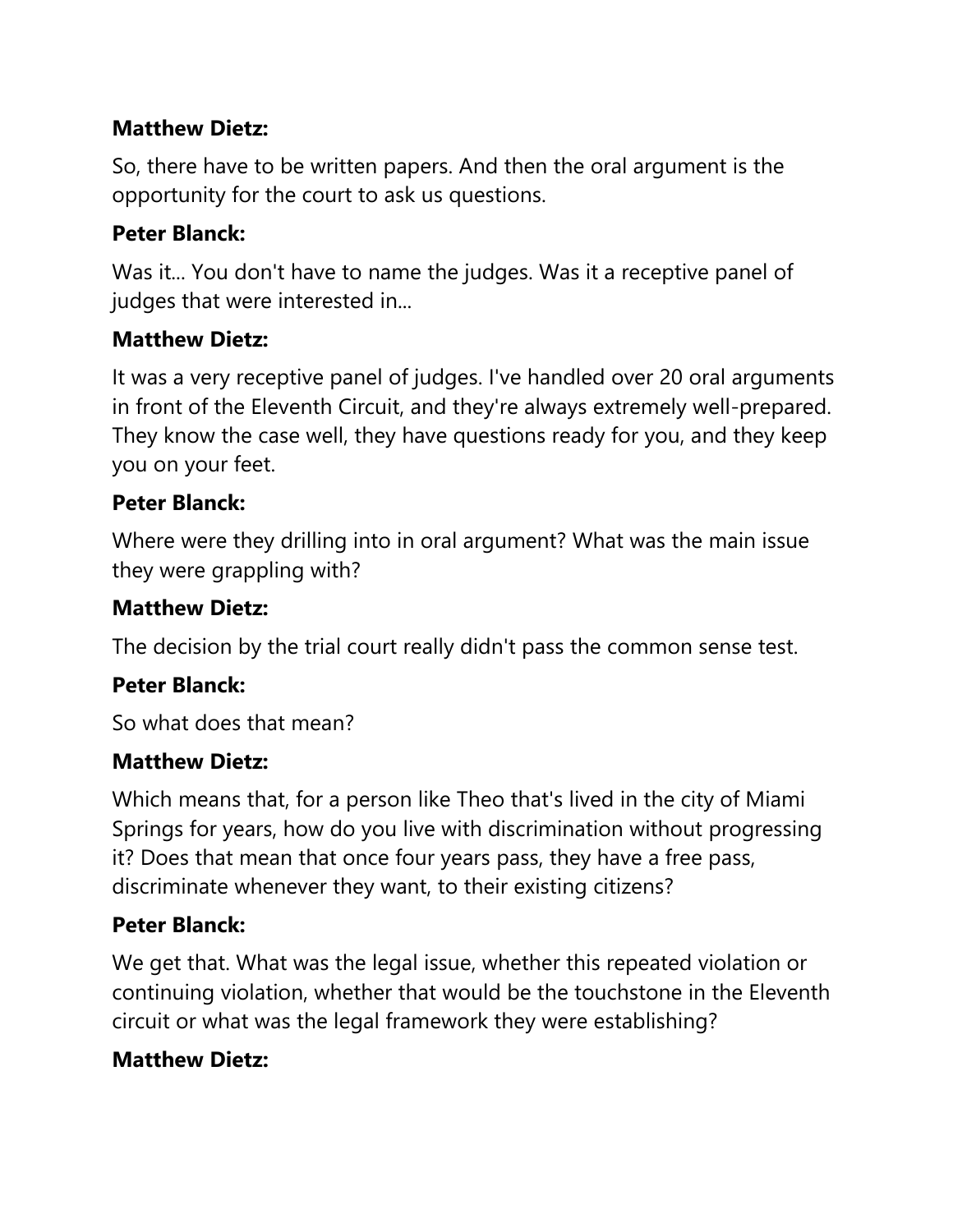Well, they didn't have to go that far, and I think that they heard argument both on the continuing violation and the repeated violation theory. And when a case accrues, which means when a person has the right to bring the cause of action, and when that time stops, there's been a lot of cases in the Eleventh circuit about when a person has standing to bring a case.

# **Peter Blanck:**

A legal right.

# **Matthew Dietz:**

The legal right. And most of the cases in the Eleventh Circuit involve when a person has standing, and many times the court finds that the person does not have legal standing to bring a case.

### **Peter Blanck:**

Why is it that more of these cases have that basic issue? Is it because they're not set up properly or because they don't have mandates as the lawyer, or why?

### **Matthew Dietz:**

Because many people, it's difficult to allege standing, allege when you have a cause of action, allege when you have been injured. And because there's been so many cases in the Southern district of Florida and in Florida courts, it's a way a court can dismiss a case-

### **Peter Blanck:**

Kind of gate-keep.

### **Matthew Dietz:**

... without getting to the merits.

### **Peter Blanck:**

I see. Let me ask you about the oral argument. Any takeaways from that? Did you think you were looking good or is it hard to predict or-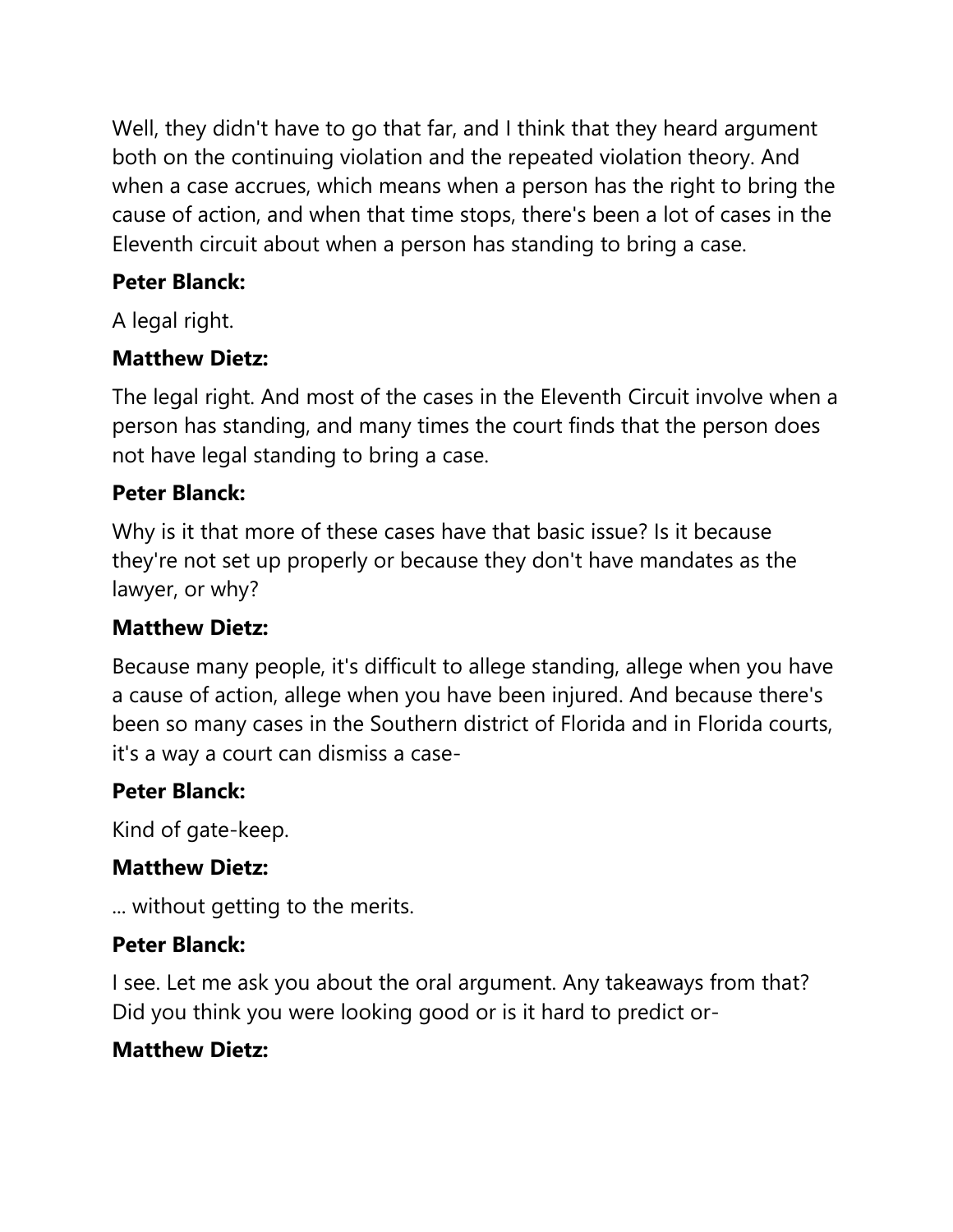I thought after the oral argument, that we were looking really good because essentially, the court said that there's no basis for this opinion. If you can't bring a cause of action because you don't have standard, because his injury was not [crosstalk 00:33:43], his disability was not severe or enough, how could you be barred from bringing the case once you do have standard?

### **Peter Blanck:**

Because it's almost like it's a different case.

### **Matthew Dietz:**

Right.

### **Peter Blanck:**

It's a new-

### **Matthew Dietz:**

It's a new injury.

# **Peter Blanck:**

Yes.

### **Matthew Dietz:**

So once you're injured, that's when the time begins.

# **Peter Blanck:**

Why would the district court possibly think otherwise? As you said, kind of common sense.

### **Matthew Dietz:**

And-

### **Peter Blanck:**

It happens.

### **Matthew Dietz:**

If I knew this, then I would be out of business and the fact is, sometimes courts make incorrect decisions and that's why you have the Appeals Court.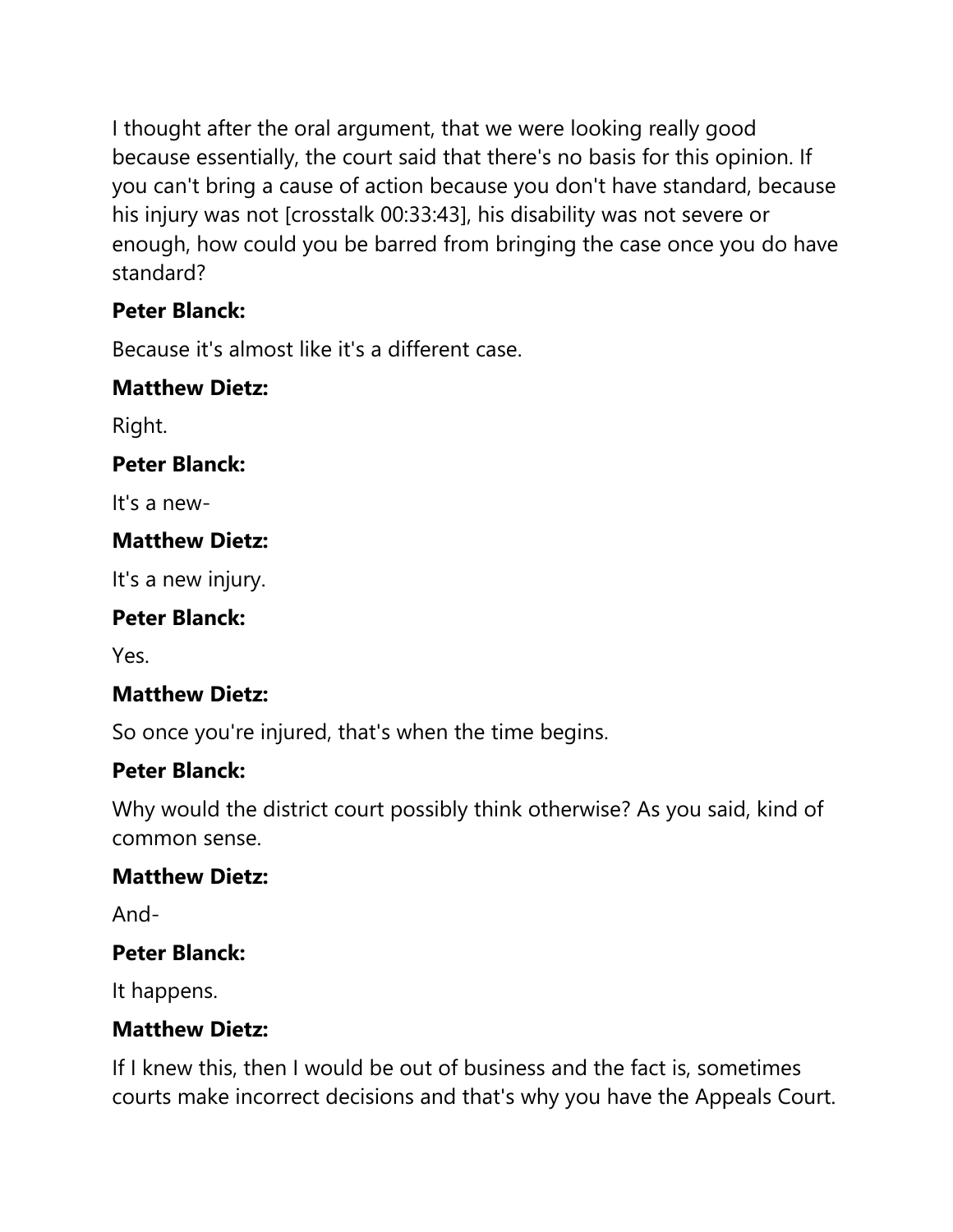And it's difficult, it's time consuming, it's expensive, and many people don't go that far.

# **Peter Blanck:**

And they see a lot of cases in the district court-

# **Matthew Dietz:**

Right.

# **Peter Blanck:**

... as you said. So, tell us in a nutshell then, what did the ruling say that obviously benefited Theo, but also that was important to the disability community?

# **Matthew Dietz:**

Well, the bottom line takeaway is that if you have a progressive disability, you don't have to bring all of your litigation for the rest of your life within four year of getting the condition.

# **Peter Blanck:**

Because the injury changes, like you said.

# **Matthew Dietz:**

And as you get older, your injury changes, the effect that a barrier has on you change. So, if your disability worsens over time, you are not precluded from bringing a case just because you need another accommodation. And it doesn't matter whether it is a public accommodation, like a business, it doesn't matter whether it's a governmental entity, it doesn't matter if it's a job. Disability is a fluid issue. And as your disability progresses, you change. As anybody gets older, they change. So you're really not limited as you get older.

# **Peter Blanck:**

It is common sense. You just take it at the time you experience an injury.

# **Matthew Dietz:**

Unfortunately, the law is not always common sense.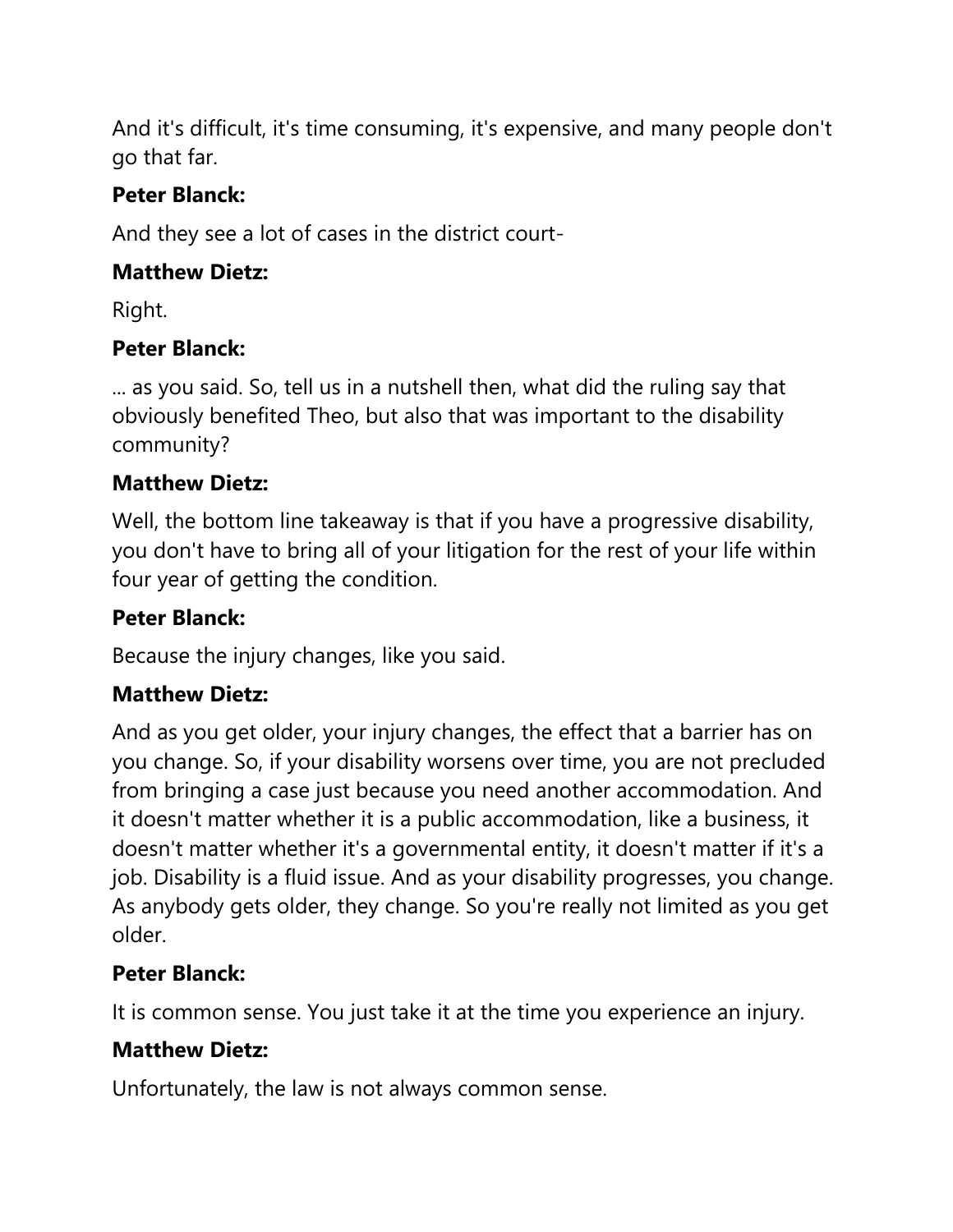### **Peter Blanck:**

All right. So, you got the decision. Theo, your first reaction when you... Did Matt call you? Well, you heard your argument so you were encouraged. He got the written decision and sent it to you? What was your reaction?

### **Matthew Dietz:**

I started crying. I was very grateful, very personal-

### **Peter Blanck:**

Thing. Now, in some sense, the work now has just begun. This was a threshold issue, whether you could be in the court. What does the Eleventh Circuit do then with that ruling? For our listeners, it would go back to the district court with some instructions or what happens? What does the Eleventh Circuit do that now the district court must do?

#### **Matthew Dietz:**

Well, the Eleventh Circuit remanded it, it's called remand, reversed the decision of the district court and remanded it back to hold that Theo has the right to bring a case, that he now has the right to bring a case for any issue because of his mobility impairment, against the city of Miami Springs.

### **Peter Blanck:**

But does that mean then that the 2019 claim was good?

#### **Matthew Dietz:**

The 2019 claim was good. We just have to prove it now.

#### **Peter Blanck:**

You have to go to trial?

#### **Matthew Dietz:**

We have to find out how to fix it, what to do to fix it, and then we go to trial, and we have to show the court how it can be done.

#### **Peter Blanck:**

But what if the city, we talked about this a little bit early, says, they said patience in 2008 or whatever, what if they fixed it? What does that mean?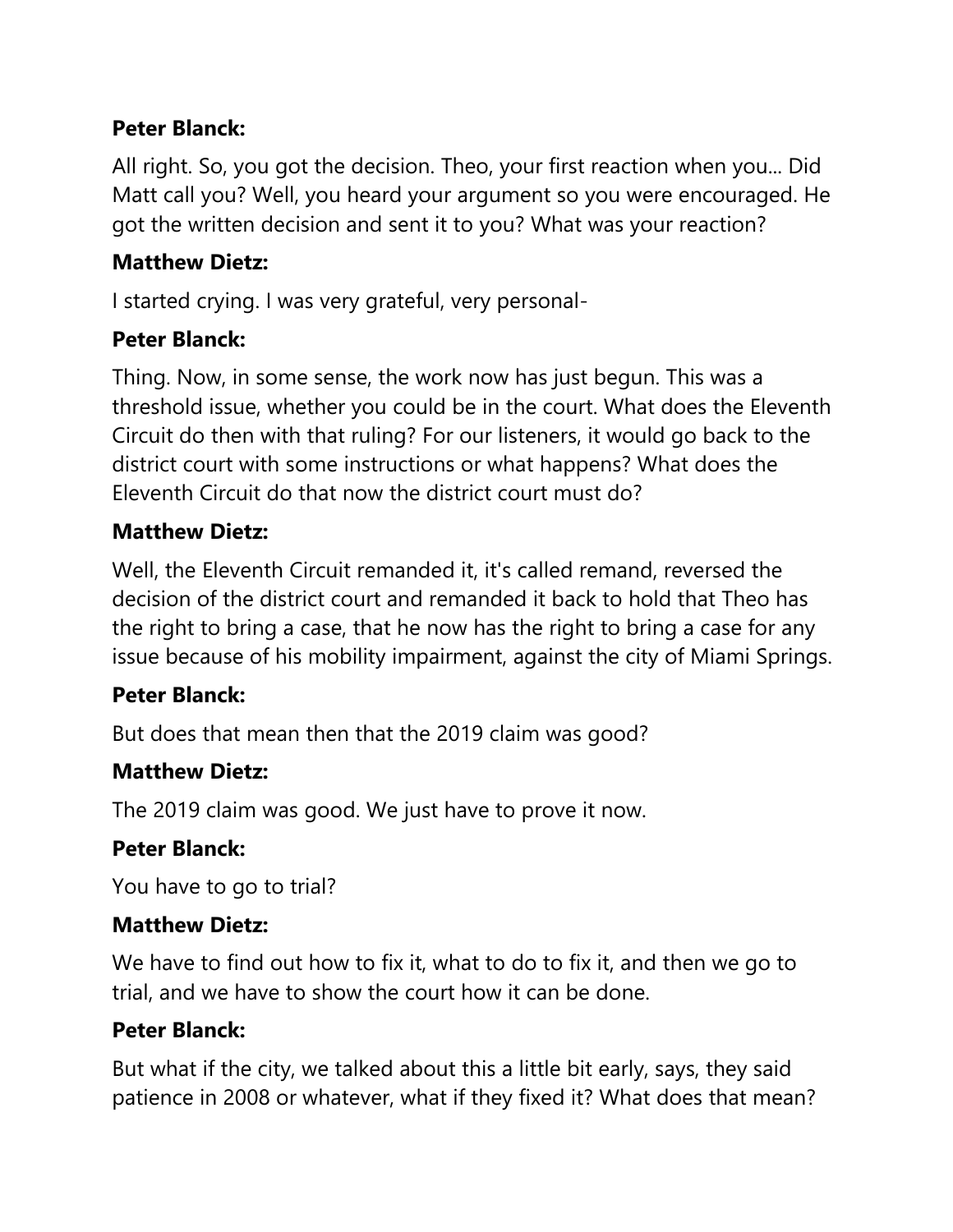# **Matthew Dietz:**

Well, if they fixed said, it depends on whether or not it's a permanent fix, and whether or not they can choose to change it in the future. When you talk about things that, for example, you're changing a step to a ramp, that may be a permanent fix. But when you're talking about things like painting a sidewalk or painting a street, those things have to be done every three years. So it's hard for them to be permanent.

### **Peter Blanck:**

But let me ask you this, we're lawyers. So they fix something in 2022. Does that mean that, even though he had a barrier in 2019, you are out of luck?

### **Matthew Dietz:**

No. It means that if they fix it in 2022, it still has to be fixed for 2025, 2028, 2030, and he doesn't have to bring a case every time the paint fades.

### **Peter Blanck:**

But does that mean he loses his 2019?

### **Matthew Dietz:**

No. It means that... What the court does in any ADA case, the main relief is, you ask the court for injunctive relief, which means that you ask the court for an order that requires the defendant, and here the city of Miami Springs, to ensure that, that element will be accessible at all times in the future for Theo. And that way, you don't have to bring a case again in 2023, in 2025, in 2028. They have the duty to always maintain it as accessible.

### **Peter Blanck:**

So you hear this idea of the case being moot. So they fix it in 2022 and say it's fixed forever. Does that mean that his 2019 injury is no longer fixable by the court?

#### **Matthew Dietz:**

Unless he has a claim for damages.

#### **Peter Blanck:**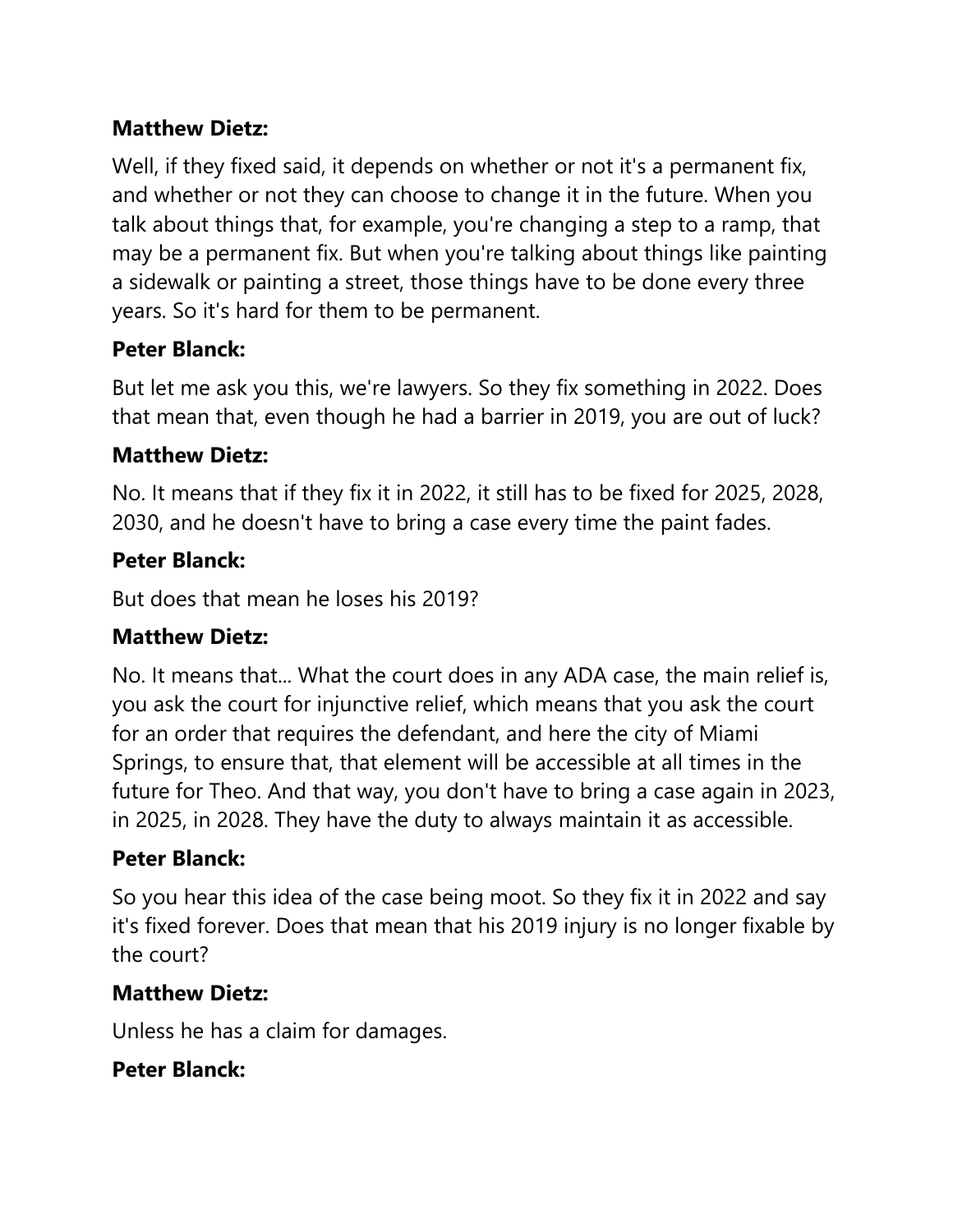So you could have injunctive relief, which is the court ordering them to fix it, and then what's the damages? Just explain that.

### **Matthew Dietz:**

Well, under Title II, which deals with public entities or entities that receive federal financial assistance like grants or any other type of federal aid, if they violate a person's rights, then there is a claim for damages. Now, in order to prove damages-

# **Peter Blanck:**

Damages or money?

### **Matthew Dietz:**

Money, yeah, money for the inconvenience, for the mental anguish, for whatever discrimination damages that a person suffers because of that. But in order to get damages, you need to establish that the failure to comply with the law, the discrimination was intentional. That the public actor knew that it was discriminating when it failed to fix the streets.

# **Peter Blanck:**

You mean they did it deliberately?

# **Matthew Dietz:**

They either did it deliberately, or they were entirely indifferent. They really didn't care.

### **Peter Blanck:**

They were clueless to a point where they should have known better.

### **Matthew Dietz:**

Correct. And with Theo, the question is, if they knew about the problems since 2008 and said, yeah, we'll take care of it eventually. And 2018 comes across and it's still not done and he goes, how come it's not done yet? Then the issue is, why didn't they do it?

# **Peter Blanck:**

So they're blowing him off.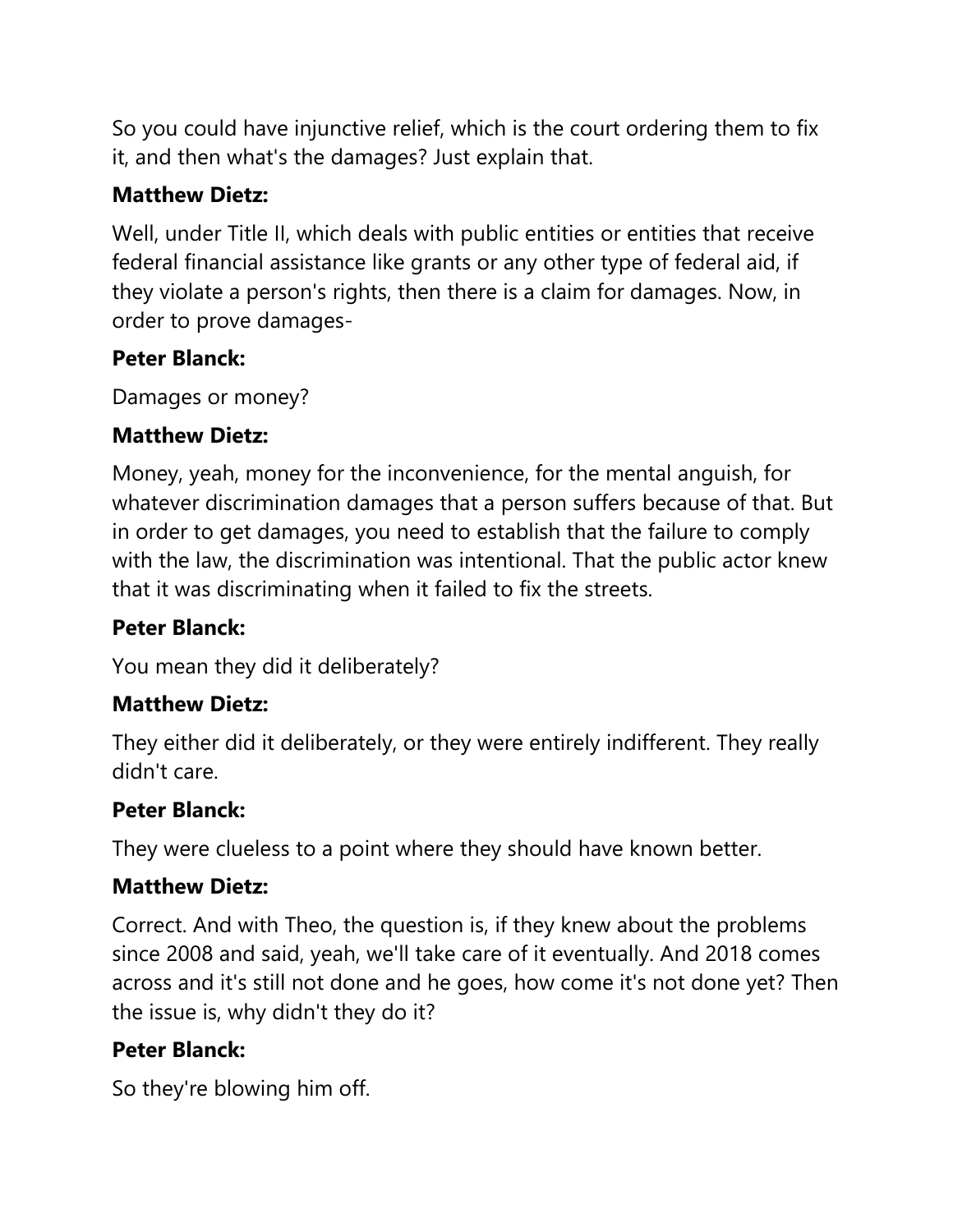### **Matthew Dietz:**

Correct. Is blowing off deliberate and difference? And the question is, yes, it could be deliberate and difference if they just blow somebody off.

### **Peter Blanck:**

So you have to go back and do all this legal process again. Theo, where are you at now, psychologically? And how do you fee? Vindicated? Well, actually the court hasn't really decided the issue yet. You're vindicated because you've helped create some clearer law about who can go into the courtroom. What are you thinking at this time in your life?

### **Theodore Karantsalis:**

Psychologically, I have one foot on the ground, because I'm dealing with several progressive disabilities at once, which require a lot of medication, and it just makes the thought process a lot slower. I'm thrilled. I do feel vindicated. And I'm just wondering what's ahead now with this particular case, because I don't understand all the terminology or the legalese. I thought since we went on the appeal, that was the end of it.

### **Peter Blanck:**

Well, let's ask Matt. Matt, what's ahead, and obviously they could always settle the case. You could settle the case, but if there's no settlement, are we still looking at years down the road, another potential appeal?

#### **Matthew Dietz:**

There's always that potential, but this is an older case now since it's been up on appeal, and we're asking the court to expedite it. So hopefully, if we do go to trial on this, it'll be by the summer.

### **Peter Blanck:**

And you would think, you correct me if I'm wrong, they're getting more and more willfully deliberate if they're not trying to fix it now, because everybody's aware of this situation. Right?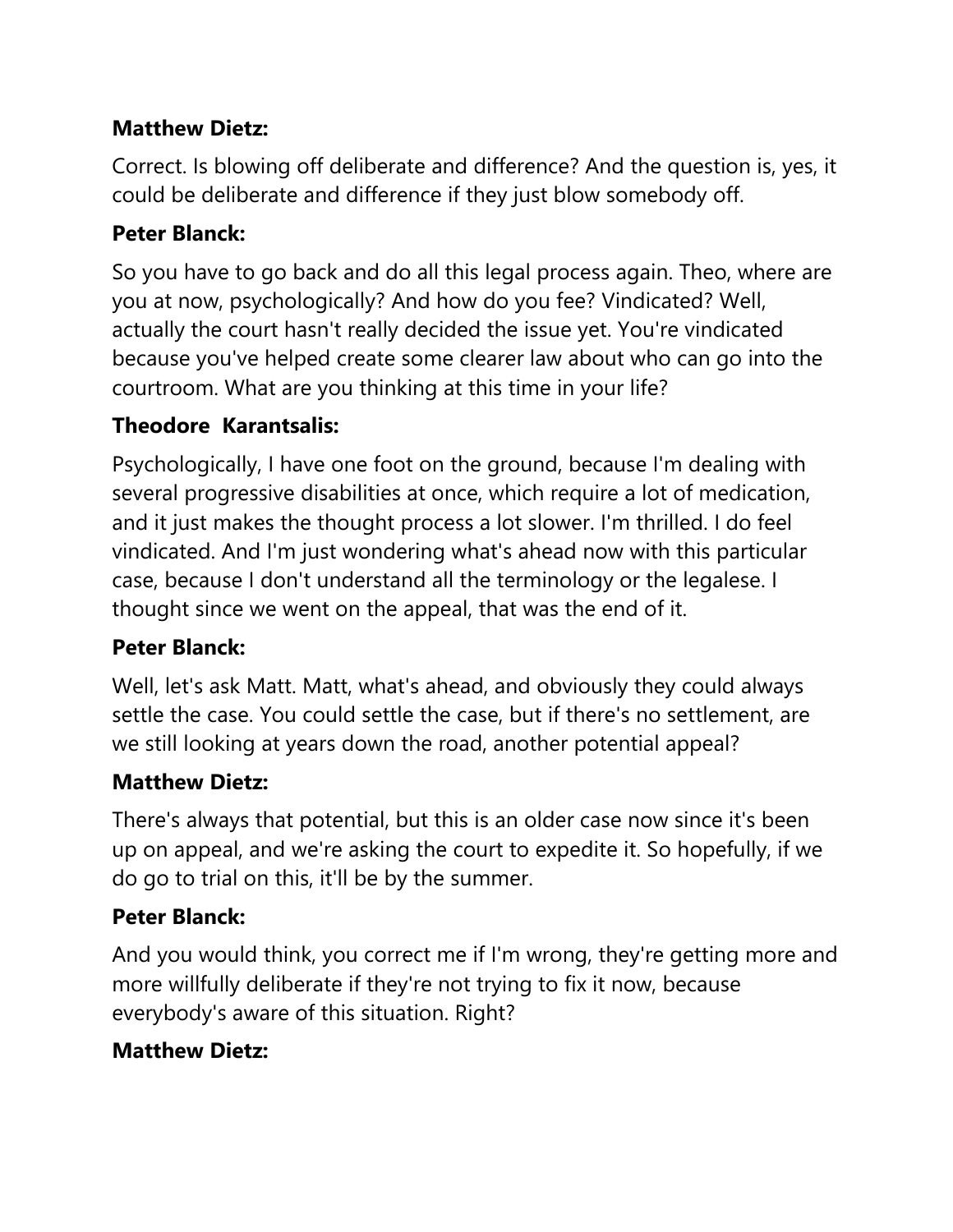Well, and the question is, if they don't fix it, then it's something that's relatively easy to prove, either they have a parking spot or they don't have a parking spot. Either they have accessible pathways or they don't have accessible pathways. And the more difficult thing is, if they try to fix it, and then to prove intentionality. But again, the fact that they went all the way up to the Appeals Court to fight Theo's ability to even have the right to bring the case, says volumes.

# **Peter Blanck:**

Let me ask you a technical question for the lawyers that are listing in. So under the ADA Title II, if you win, the other side pays your legal fees and costs or whatever they are. Are you considered a winner now, at least for purposes of this first part, or do you have to wait to get paid, Matt, if you win for a final order on this whole deal, we're talking about?

# **Matthew Dietz:**

Well, that's a really interesting question. What determines whether or not a person... Well, number one, you don't get paid until the end. So, until there's a final judgment, you don't get paid. But that's a really interesting question, Peter, because the issue is, you're deemed to be a prevailing party when there's a legal change to the legal relationships of the parties. So, the question is, now that Theo has the right to bring a suit, have there been a change to the legal relationships of the parties? And that's a question that courts really haven't resolved yet, but it's a really important question, because before filing this appeal, Theo Karantsalis had no right to bring another ADA claim against the city of Miami Springs for his entire life, notwithstanding how his disability progressed.

# **Matthew Dietz:**

In my opinion, that's a change in the legal relationship with the parties. So we have won before we even get to the merits of the case. But again, the whole issue about changing the legal relationships of the parties is an evolving area of the law that really hasn't been hammered out yet. In my opinion, it's something in the law that should change. And there has been changes over time in the law. And it's something that also I proposed to my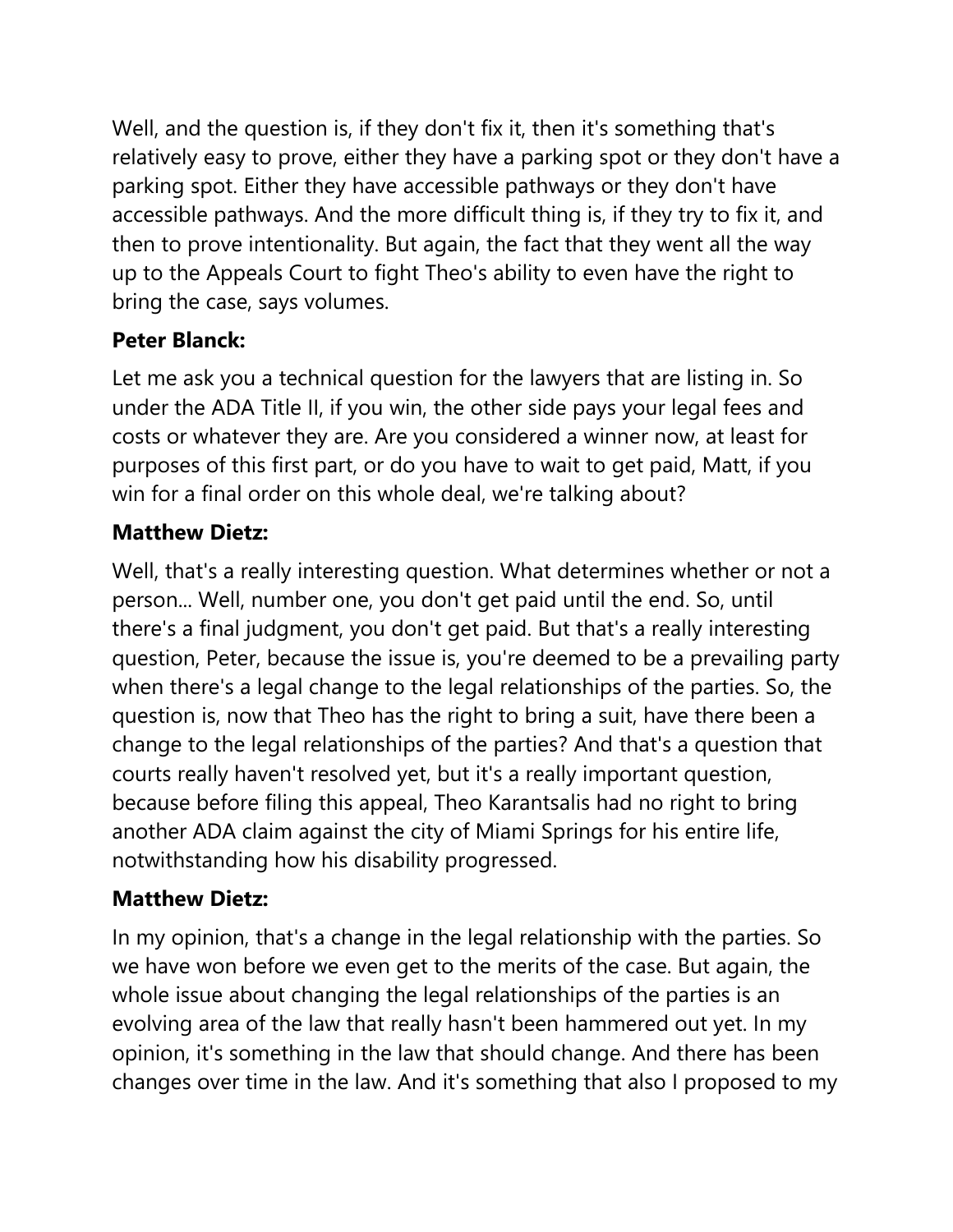representative, Charlie Crist, where we're saying that, if somebody brings a case and they changed their behavior in the middle of bringing a case, persons like Theo should be the prevailing party, because, because of that case, they changed their behaviors.

### **Matthew Dietz:**

They did the right thing, and the law should also conform to that without determining at the end, how has the legal relationship of the parties changed? Has it changed? The bottom line is, can Theo walk down the block? Can Theo park in a parking spot? If because of his suit, he could walk down the block, he could park in a parking spot, he should be the prevailing party.

### **Peter Blanck:**

Well, this has been an important and fascinating discussion. Theo, you're really a pioneer and a leader of self advocate in this area. You happen to have one of the best attorneys in the country working with you. You've made great progress. We're all very proud to have spoken with you and worked with you, and I wish you the best of luck. And we are very delighted that the Southeast ADA Center shared with our listeners, your important stories. So, thank you both very much. And I hope that we will continue to have these conversations in the future, once you prevail on this next phase of this case. Thank you both.

# **Matthew Dietz:**

Thank you so much, Peter.

# **Theodore Karantsalis:**

Thank you.

### **Peter Blanck:**

And I'd like to, as always, thank the amazing Southeast ADA team, Barry and your team, for making this possible, and I turn it back to you now, Barry.

# **Barry Whaley:**